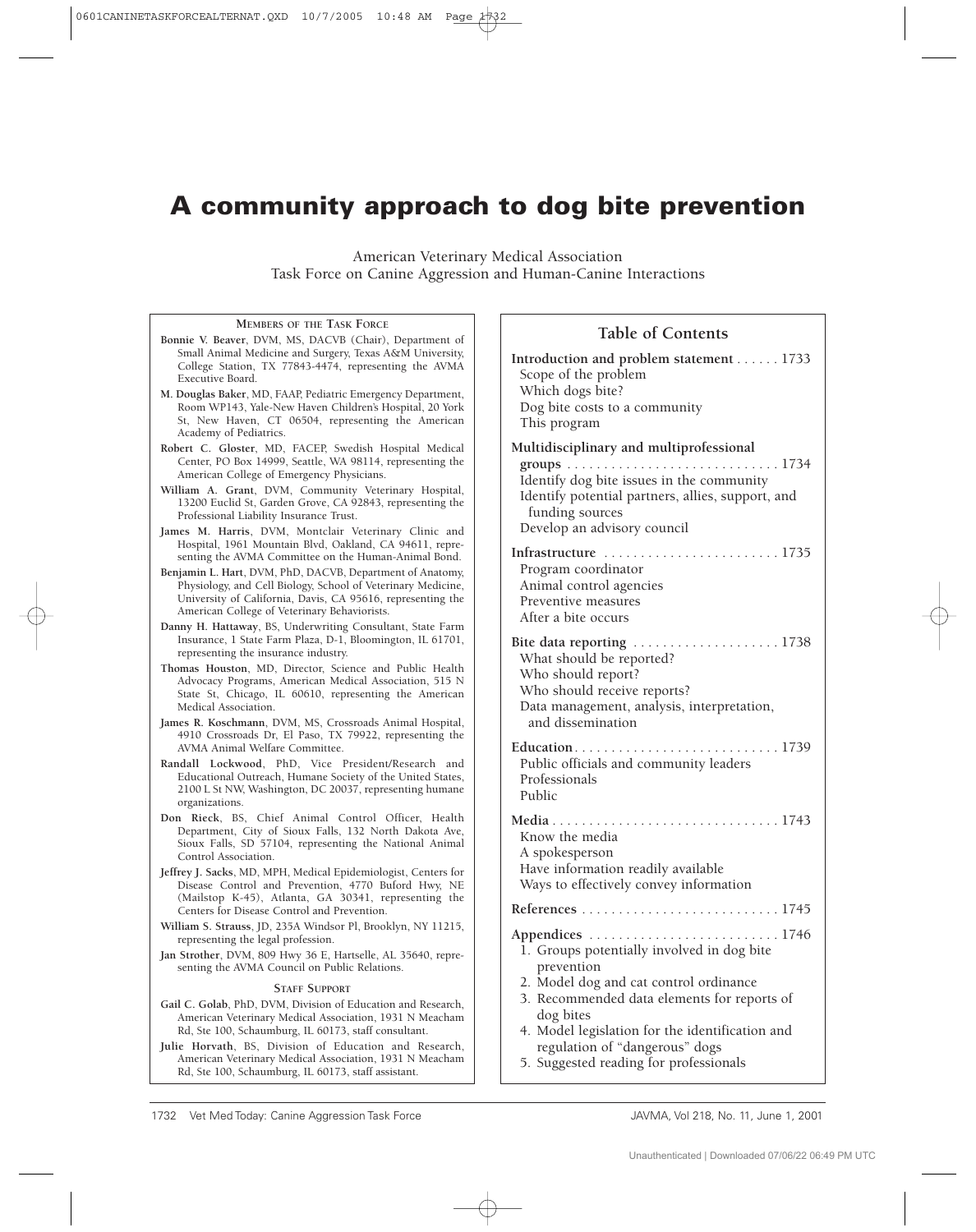## **Introduction and Problem Statement**

Dog bites are a serious public health problem that inflicts considerable physical and emotional damage on victims and incurs immeasurable hidden costs to communities. Bites have been tolerated as a job-related hazard for utility and postal workers, but for many communities the problem may be more encompassing. Following a severe attack, there is usually an outcry to do something, and the something that is done often reflects a knee-jerk response. Only later do officials realize that the response was not effective and, in fact, may have been divisive for the community. To assist communities in avoiding such ineffective responses, the AVMA convened a Task Force on Canine Aggression and Human-Canine Interactions. Although the number of injuries will never be reduced to zero, Task Force members believe a well-planned proactive community approach can make a substantial impact. The information contained in this report is intended to help leaders find effective ways to address their community's dog bite concerns.<sup>a</sup>

## **Scope of the problem**

Dogs have shared their lives with humans for more than  $12,000$  years,<sup>1</sup> and that coexistence has contributed substantially to humans' quality of life. In the United States, there are slightly more than 53 million dogs sharing the human-canine bond, $2,3$  more dogs per capita than in any other country in the world.<sup>1</sup> Unfortunately, a few dogs do not live up to their image as mankind's best friend, and an estimated 4.5 million people are bitten each year,<sup>4,5</sup> although the actual number injured is unknown.<sup>6</sup> Approximately 334,000 people are admitted to US emergency departments annually with dog bite-associated injuries, and another  $466,000$  are seen in other medical settings. $6$  An unknown number of other people who have been bitten do not sustain injuries deemed serious enough to require medical attention. Still another group of individuals is not represented by these data, those that incur injuries secondary to a bite or attempted bite. For example, a jogger may trip and break an arm while fleeing from a threatening dog.

Of concern too are the demographics of typical dog bite victims. Almost half are children younger than 12 years old.<sup>6-8</sup> People more than 70 years old comprise 10% of those bitten and 20% of those killed.<sup>9,10</sup>

Direct costs of dog bite injuries are high. The insurance industry estimates it pays more than \$1 billion/y in homeowners' liability claims resulting from dog bites.<sup>11</sup> Hospital expenses for dog bite-related emergency visits are estimated at \$102.4 million.<sup>6</sup> There are also medical insurance claims, workmen's compensation claims, lost wages, and sick leave-associated business costs that have not been calculated.

## **Which dogs bite?**

An often-asked question is what breed or breeds of dogs are most "dangerous"? This inquiry can be prompted by a serious attack by a specific dog, or it may be the result of media-driven portrayals of a specific breed as "dangerous."12,13 Although this is a common concern, singling out 1 or 2 breeds for control can

result in a false sense of accomplishment.<sup>14</sup> Doing so ignores the true scope of the problem and will not result in a responsible approach to protecting a community's citizens.

Dog bite statistics are not really statistics, and they do not give an accurate picture of dogs that bite.<sup>7</sup> Invariably the numbers will show that dogs from popular large breeds are a problem. This should be expected, because big dogs can physically do more damage if they do bite, and any popular breed has more individuals that could bite. Dogs from small breeds also bite and are capable of causing severe injury. There are several reasons why it is not possible to calculate a bite rate for a breed or to compare rates between breeds. First, the breed of the biting dog may not be accurately recorded, and mixed-breed dogs are commonly described as if they were purebreds. Second, the actual number of bites that occur in a community is not known, especially if they did not result in serious injury. Third, the number of dogs of a particular breed or combination of breeds in a community is not known, because it is rare for all dogs in a community to be licensed, and existing licensing data is then incomplete.<sup>7</sup> Breed data likely vary between communities, states, or regions, and can even vary between neighborhoods within a community.

Wolf hybrids are just that: hybrids between wild and domestic canids. Their behavior is unpredictable because of this hybridization, and they are usually treated as wild animals by local or state statutes. Wolf hybrids are not addressed by this program.

Sex differences do emerge from data on various types of aggression. Intact (unneutered) male dogs represented 80% of dogs presented to veterinary behaviorists for dominance aggression, the most commonly diagnosed type of aggression.<sup>1</sup> Intact males are also involved in 70 to 76% of reported dog bite incidents.<sup>7,15</sup> The sex distribution of dogs inflicting unreported bites is not known. Unspayed females that are not part of a carefully planned breeding program may attract freeroaming males, which increases bite risk to people through increased exposure to unfamiliar dogs. Dams are protective of their puppies and may bite those who try to handle the young. Unspayed females may also contribute to the population of unwanted dogs that are often acquired by people who do not understand the long-term commitment they have undertaken, that are surrendered to animal shelters where many are destroyed, or that are turned loose under the misconception that they can successfully fend for themselves.<sup>16</sup>

#### **Dog bite costs to a community**

Costs associated with dog bite injuries cannot be readily measured, because so many intangible quality of life issues are involved. This makes it more difficult for community councils to justify the time, effort, and expense necessary to institute a bite reduction program when compared to a new fire truck, street paving, or city park. Intangible costs include time spent by volunteer and paid community officials on animal-related issues, deterioration of relationships between neighbors, building appropriate medical support, citizens' concerns about neighborhood safety for children,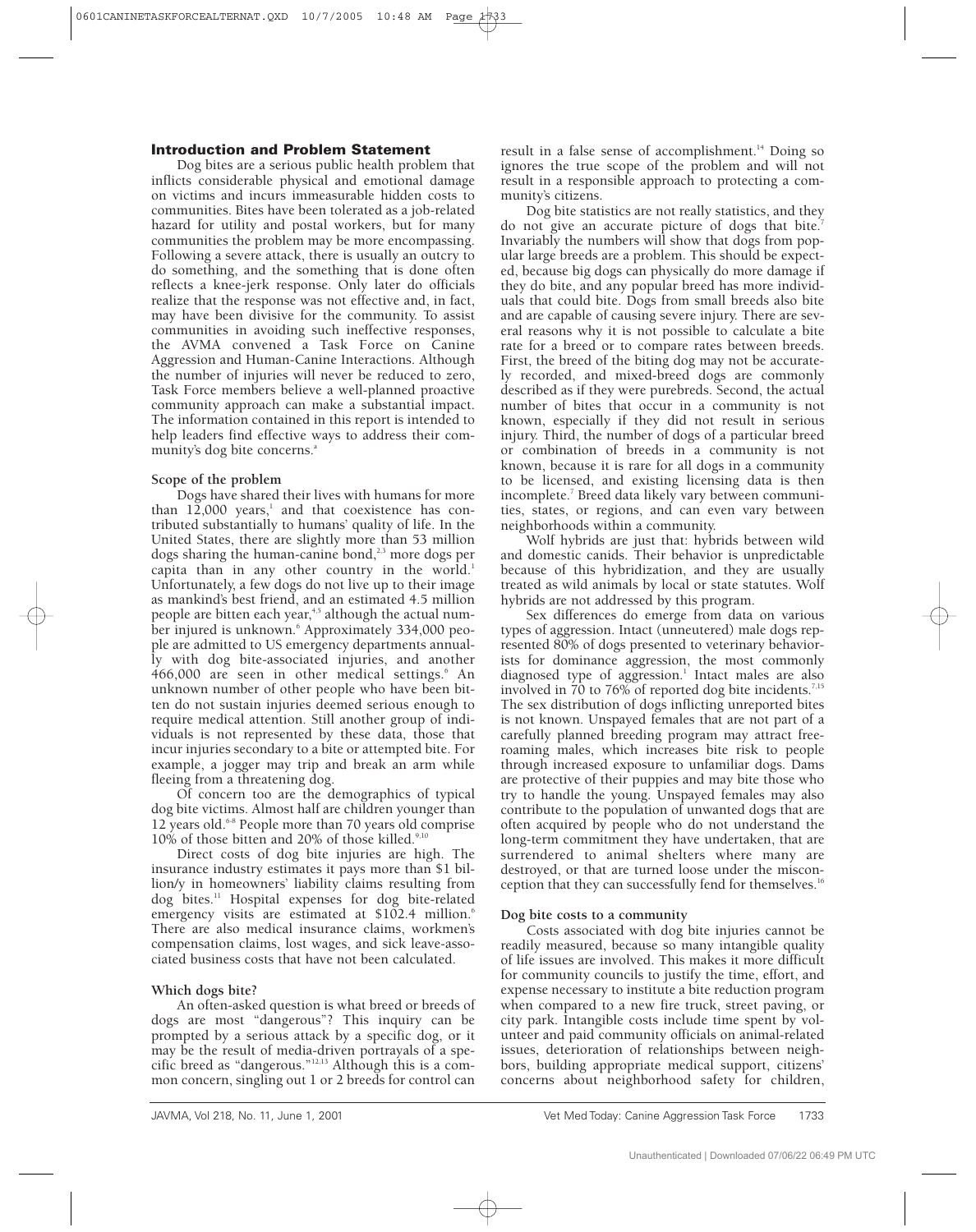homeowners' insurance costs within the community, and animal shelter support for unwanted pets. These are quality of life issues that ultimately determine the desirability of a community to its citizens and that can motivate proactive community officials to institute a prevention program.

#### **This program**

Reducing the incidence of dog bites requires active community involvement; passive attention or a token commitment is not sufficient. By actively focusing on dog bite prevention, the State of Nevada was able to reduce the incidence of bites by approximately 15%.<sup>b</sup> Members of the Task Force represented a broad range of disciplines and designed the program presented here. It was recognized that the community approach must be multidisciplinary and that different communities will have different needs based on their level of commitment, preexisting programs, and available resources. Although the best results will be obtained by adopting the entire prevention program, the program is designed so that it may be adopted as a whole or in part. Either way, the goal remains to reduce the incidence of dog bites within communities and improve quality of life for their citizens.

#### **Multidisciplinary and Multiprofessional Groups**

It is unlikely that a dog bite prevention program will begin in a complete vacuum. Typically, some formal program is already in place under the auspices of animal control, the health department, or local law enforcement. Efforts may also be under way by other groups such as educators or dog breeders. It makes sense to identify related activities to determine what needs are not being met, find likely sources of support or resistance, and avoid duplication of effort and potential turf battles (Appendix 1).<sup>c</sup>

#### **Identify dog bite issues in the community**

Each community has a unique set of dog bite-related problems and its own approaches to confronting them. A central task is to identify these particular issues. The project begins by assessing the political landscape regarding dog bites and dog bite prevention. Before launching a program, it is useful to pinpoint the degree of current and potential support among corporate and community leaders as well as legislators and senior staff in the dog bite prevention program's sponsoring agency.

**Recognize hot buttons**—Crafting a program is easier if the objectives mesh with a highly visible community issue. For example, there may be public outcry about dog waste or a publicized dog attack. Such a situation may provide impetus for a campaign to support licensing and leash laws or ordinances pertaining to reporting dog bites. When community groups and the media have already invested in finding a solution to the dog bite problem, program organizers can dovetail their efforts and work collaboratively with these groups.

**Community interest**—Knowing the degree of support that exists for a prevention program is important.

The prior existence of a program suggests support, but this may not always be the case. The active support of a commissioner or health department head (local or state) is critical, because without his/her backing, a fledgling dog bite prevention program is vulnerable to shifting funding initiatives and political pressure. Public officials are influenced by vocal well-organized constituencies, so it is important to know what dog bite-related agendas are getting politicians' attention. It also helps to know whether any legislators have a strong interest in the dog bite issue.

**Dogs in the news**—News accounts can provide clues as to how dog-related issues have played out over time. Compare these accounts with available statistical data and scientific assessments for reliability.

#### **Identify potential partners, allies, support, and funding sources**

Determine which organizations in the community are likely to support program efforts or resist them. Some individuals and organizations will emerge as natural allies; some old hands will be glad to work with a new partner in the dog bite prevention field, and some will actively welcome a new focal point for dog bite prevention activity. Learning about various entities and their interest and involvement in dog bite control can help answer questions in the following areas.

**Community resources**—Organizations, agencies, businesses, and individuals offering training, assistance, consulting, library or computer search capabilities, in-kind contributions, volunteer help, or supplemental funding must be identified.

**Currently available data**—Before launching a major effort to collect dog bite data, it is wise to determine whether an assessment has already been done. Ask about reports related to injuries and costs from dog bites, surveys that include dog bite or dog ownership information, opinion surveys or other studies describing community perceptions about the need for dog bite prevention, and similar information. If possible, find out what happened to existing assessments and related recommendations. Knowing the history of previous evaluation and prevention efforts will help in development of a new program. If an assessment has been done, determine whether methods and conclusions are sound.

**Legislation**—It is important to know what interventions (eg, leash laws, "dangerous" dog ordinances) have been previously introduced and their history of success. Individuals involved in these efforts may be valuable allies in new programs. In addition, current ordinances should be evaluated to determine whether enforcement or revision could increase their effectiveness.

**Barriers**—Ownership of particular dog bite issues and potential turf battles should be confronted realistically. In addition, it must be acknowledged that a dog bite prevention program may attract opposition from groups on philosophical grounds (eg, groups that strongly support personal freedom argue that the gov-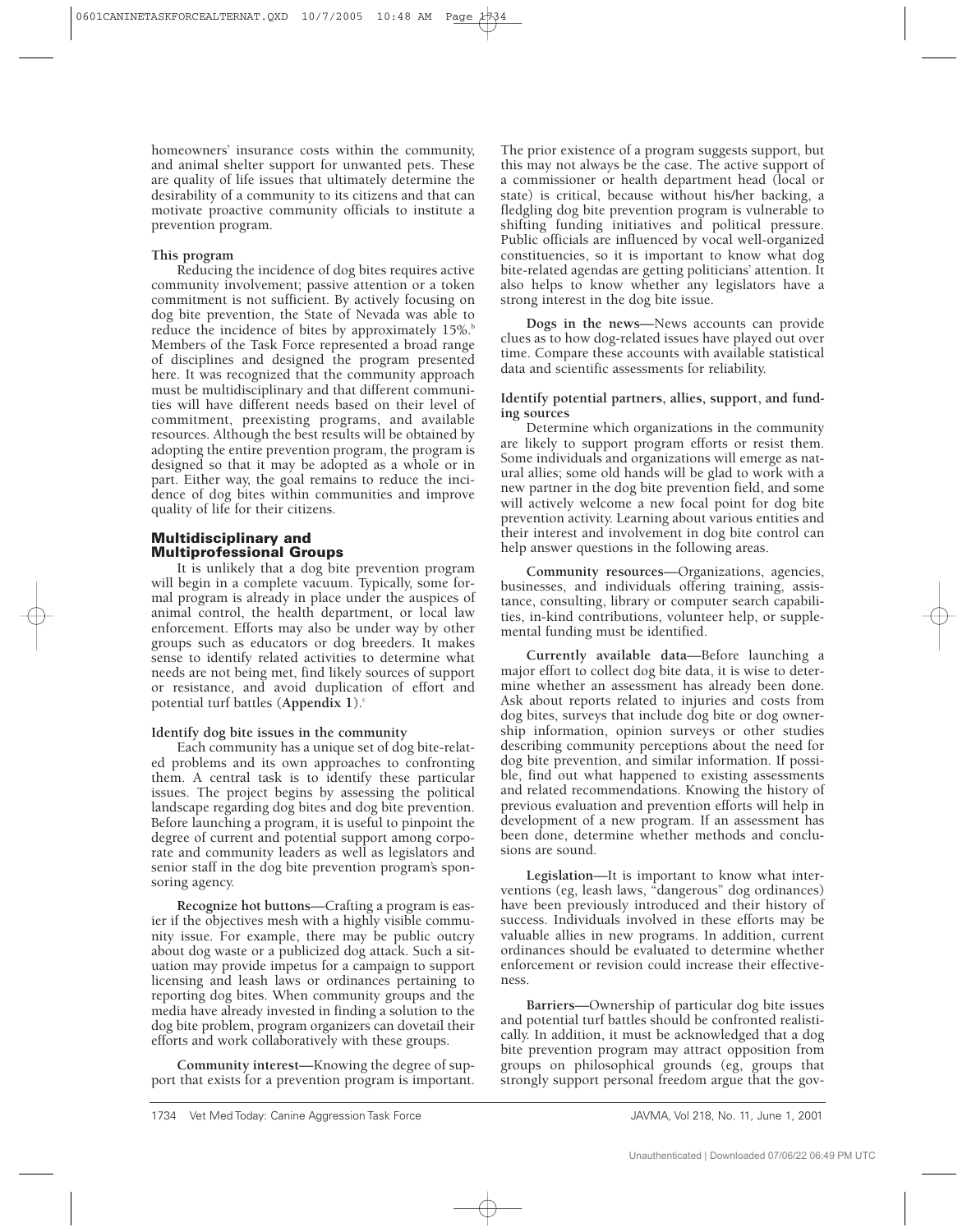ernment should not mandate licensing of dogs). Clubs for specific breeds may not be supportive if they fear their breed will be singled out in a negative way. Barriers can be overcome by a fresh approach to old problems or by agreeing to carve out areas of responsibility among interested groups. Typically, there are many more problems than there are organizations to tackle them, so it makes sense to avoid attacking similar issues.

#### **Develop an advisory council**

Obtaining community input can be as sophisticated as conducting public opinion surveys or holding focus groups to learn about what the community sees as pressing dog bite issues. More likely, there will be limited funds at the outset of the program, so more informal but also potentially valuable approaches may be required. These include meetings with potential partners and interested groups to learn about their constituencies' concerns. This type of informal interview can be a great help in uncovering key dog-related issues as perceived by the community. Talking with people in neighborhoods most affected by dog bite problems is important. For example, if there is a problem with dog bites in low-income neighborhoods, obtaining the views of people living there can help identify the nature of the problem and potential solutions.

An advisory council or task force that represents a wide spectrum of community concerns and perspectives creates a source of support for program initiatives. Advisory groups provide guidance for a dog bite prevention program and may focus on specific high-priority dog bite issues. Although organizing and maintaining an advisory council is labor-intensive, it can substantially benefit the program. Members may be able to provide access to useful information that is not otherwise easy for the coordinator to obtain. Members can also identify ways in which the program can work with appropriate voluntary organizations and associations. People with experience in dog bite control can offer perspective about the program and help identify potential pitfalls as well as successful strategies. Participation by members representing community organizations builds a sense of ownership in the dog bite prevention program.

Logistics in starting an advisory council include identifying organizations and individuals that should participate (Appendix 1), determining the size of the council, establishing a structure and operating procedures for the council and its regular meetings, assigning staff support, determining the relationship between the staff and the council, and reaching an agreement about key tasks. When community members and government officials work together to support the creation and development of a local task force, it enhances the group's visibility and impact.

To foster an involved and active advisory council, professionals agree that several criteria must be met. The number of participants should be kept manageable; 10 to 12 is a size that works well. If it is necessary to have more members for political reasons, breaking the group into smaller committees or working groups will improve the dynamics. For example, groups could coalesce around data issues, legislation and policy, and so on. Involving participants from the start in meaningful tasks will underscore that this is a productive group. In addition, people are more likely to support a program they participated in creating, because they have a sense of ownership.

Because each community's needs and priorities differ, the advisory council's major tasks will vary. The advisory council or one of its working groups may consider the following activities:

- $\blacktriangleright$  coordinating efforts among participating organizations
- $\blacktriangleright$ developing an action plan
- $\blacktriangleright$ establishing dog bite prevention priorities
- $\blacktriangleright$  generating public and legislative support for dog bite control
- 'identifying dog bite reporting sources
- $\blacktriangleright$ interpreting data
- $\blacktriangleright$  identifying and obtaining resources for program activities (educational, financial, staffing)
- 'providing technical expertise for the program
- $\blacktriangleright$ recommending goals and objectives for prevention

It is recommended that the program be overseen by a paid coordinator. The program coordinator and other staff involved can contribute to the advisory council's success by good meeting planning and preparation, regular communication with members, working with the advisory council chairperson to set the agenda, and helping to solve problems that threaten to derail the process. As with any volunteer effort, a dog bite prevention advisory council is likely to thrive if the coordinator nurtures its members with regular expressions of appreciation.

## **Infrastructure**

A coordinated effort is essential for success in any venture, and each individual or organization involved must have a clear sense of their/its responsibilities. Reducing the incidence of dog bites requires the cooperation of many groups, including animal control agencies, the human and veterinary medical communities, educators, departments of health, and the local licensing authority. Open and consistent communication is an integral part of an effective program, and one entity should be designated as the coordinating agency. A logical coordinating agency would be the health department or animal control. In addition, it is imperative that an appropriate agency be granted authority to conduct investigations and make recommendations.

#### **Program coordinator**

As previously mentioned, dog bite prevention efforts should be assisted by a paid staff person. Because the diversity of input is so great, it is recommended that the office of the advisory council's program coordinator be located within the municipality's coordinating agency. Individuals, agencies, or organizations that come into contact with or are aware of a "dangerous" dog or risky situation should provide this information to the coordinator. The coordinator should then relay all information to the proper recipients.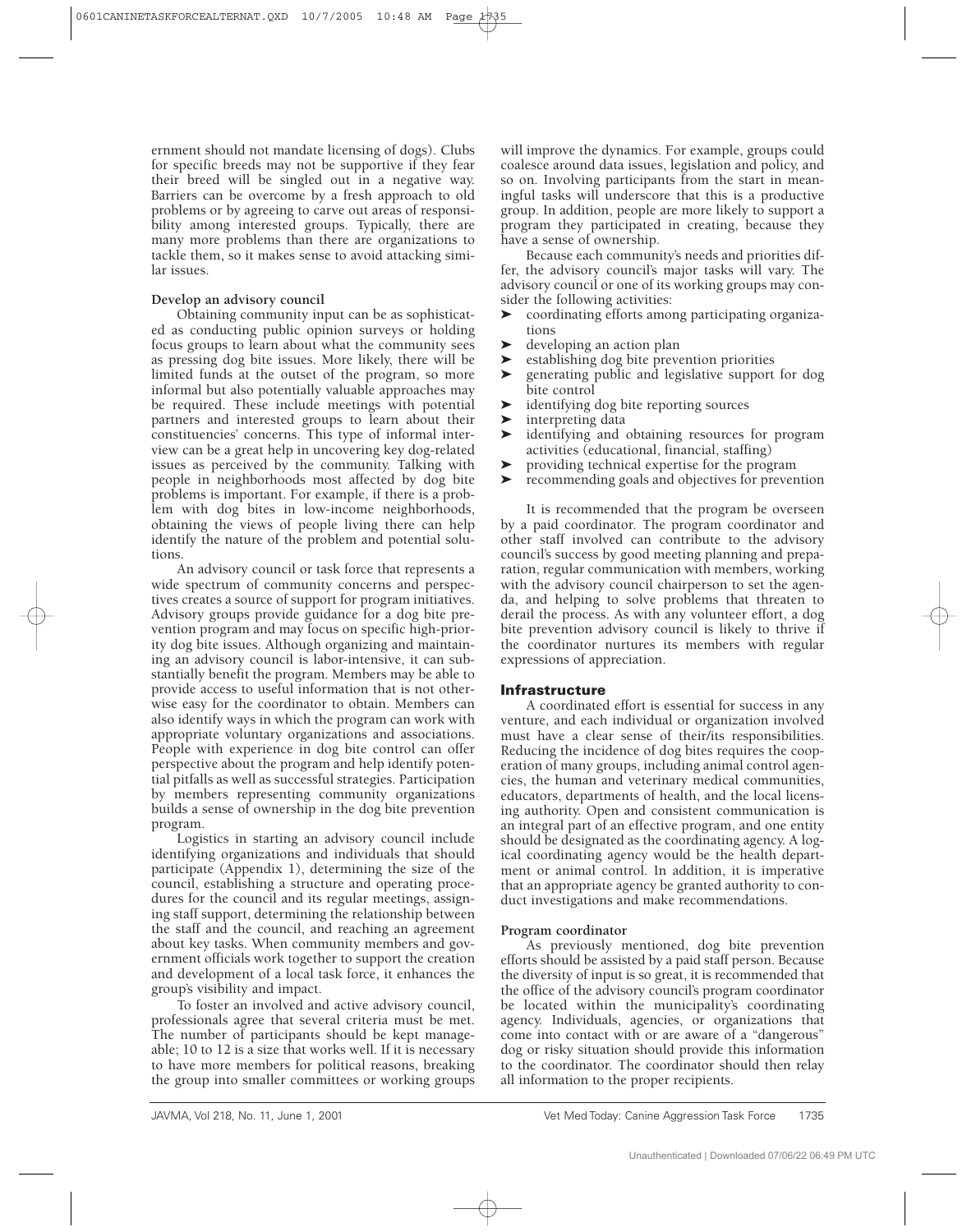#### **Animal control agencies**

Animal control officers are the frontline in controlling animal bites. A well-resourced animal control agency is vital for public health and safety within any community. In some communities, animal control is a stand-alone agency. In others it is administered through the local city or county health director or is a subsidiary of the local police department or sheriff's office. Wherever located, the functions of animal control within communities are multiple, including:

- ' training of animal control officers and ancillary personnel
- 'licensing of dogs and cats
- ' enforcement of leash laws, ordinances, regulations, and statutes
- ' control of unrestrained and free-roaming animal populations
- 'investigation of animal bite-related incidents
- ' administration of rabies quarantine programs after an animal bites
- ' bite data management, analysis, and dissemination regulation of "dangerous" animals
- ' educational outreach within the community regarding responsible ownership, spay/neuter programs, control of "dangerous" animals, rabies vaccinations
- 'coordination of efforts

Larger communities often possess more resources to properly fund animal control agencies and provide adequate staff<sup>17</sup> and training; however, smaller animal control programs can also be effective, even when they operate on a limited budget. Dedicated personnel can accomplish much if they have community support, including support from law enforcement and the judiciary.

## **Preventive measures**

Preventive measures are designed to minimize risk and should be addressed by all communities.

**Control of unrestrained and free-roaming animals**—Reasonable and enforceable laws or ordinances are required for good control of unrestrained or freeroaming animals (**Appendix 2**).18 Laws written to ensure that owned animals are confined to their property or kept on a leash make freeing a community of unrestrained and free-roaming animals easier. Although most dog bites occur on the property where the dog lives, unrestrained or free-roaming dogs do pose a substantial threat to the public. Enforcement of restraint laws is, therefore, essential if the incidence of dog bites is to be reduced. It is important to protect animal owners by providing an adequate amount of time for them to claim animals that have been impounded. Because of economic constraints, the current standard in the industry is 3 working days; however, 5 days may be more reasonable to ensure successful owner-animal reunions. Control of unrestrained and free-roaming animal populations requires an adequately staffed, trained, and funded animal control agency.

**Licensing of dogs—**The primary benefit of licensing animals is identification, should that animal

become lost. Licensing also ensures rabies vaccinations are current, allows quick identification in case of a bite incident, and provides revenue to help offset the costs of administering the animal control program. An effective program can be a source of reliable demographic data as well.

**Vaccinations**—Rabies vaccinations are normally a prerequisite for licensing dogs and cats, because they are an important control measure for a major public health concern. In addition to protecting pets, rabies vaccinations provide a barrier between infected wild animals and humans. Vaccination has reduced confirmed cases of rabies in dogs from 6,949 in 1947 to 126 in 1997.<sup>19</sup>

**Breed or type bans—**Concerns about "dangerous" dogs have caused many local governments to consider supplementing existing animal control laws with ordinances directed toward control of specific breeds or types of dogs. Members of the Task Force believe such ordinances are inappropriate and ineffective.

Statistics on fatalities and injuries caused by dogs cannot be responsibly used to document the "dangerousness" of a particular breed, relative to other breeds, for several reasons. First, a dog's tendency to bite depends on at least 5 interacting factors: heredity, early experience, later socialization and training, health (medical and behavioral), and victim behavior.<sup>7</sup> Second, there is no reliable way to identify the number of dogs of a particular breed in the canine population at any given time (eg, 10 attacks by Doberman Pinschers relative to a total population of 10 dogs implies a different risk than 10 attacks by Labrador Retrievers relative to a population of 1,000 dogs). Third, statistics may be skewed, because often they do not consider multiple incidents caused by a single animal. Fourth, breed is often identified by individuals who are not familiar with breed characteristics and who commonly identify dogs of mixed ancestry as if they were purebreds. Fifth, the popularity of breeds changes over time, making comparison of breed-specific bite rates unreliable.

Breed-specific ordinances imply that there is an objective method of determining the breed of a particular dog, when in fact, there is not at this time. Owners of mixed-breed dogs or dogs that have not been registered with a national kennel club have no way of knowing whether their dog is one of the types identified and whether they are required to comply with a breed-specific ordinance. In addition, law enforcement personnel typically have no scientific means for determining a dog's breed that can withstand the rigors of legal challenge, nor do they have a foolproof method for deciding whether owners are in compliance or in violation of laws. Such laws assume that all dogs of a certain breed are likely to bite, instead of acknowledging that most dogs are not a problem. These laws often fail to take normal dog behavior into account and may not assign appropriate responsibilities to owners.

Some municipalities have attempted to address notice and enforcement problems created by unregistered and mixed-breed dogs by including in the ordinance a description of the breed at which the ordi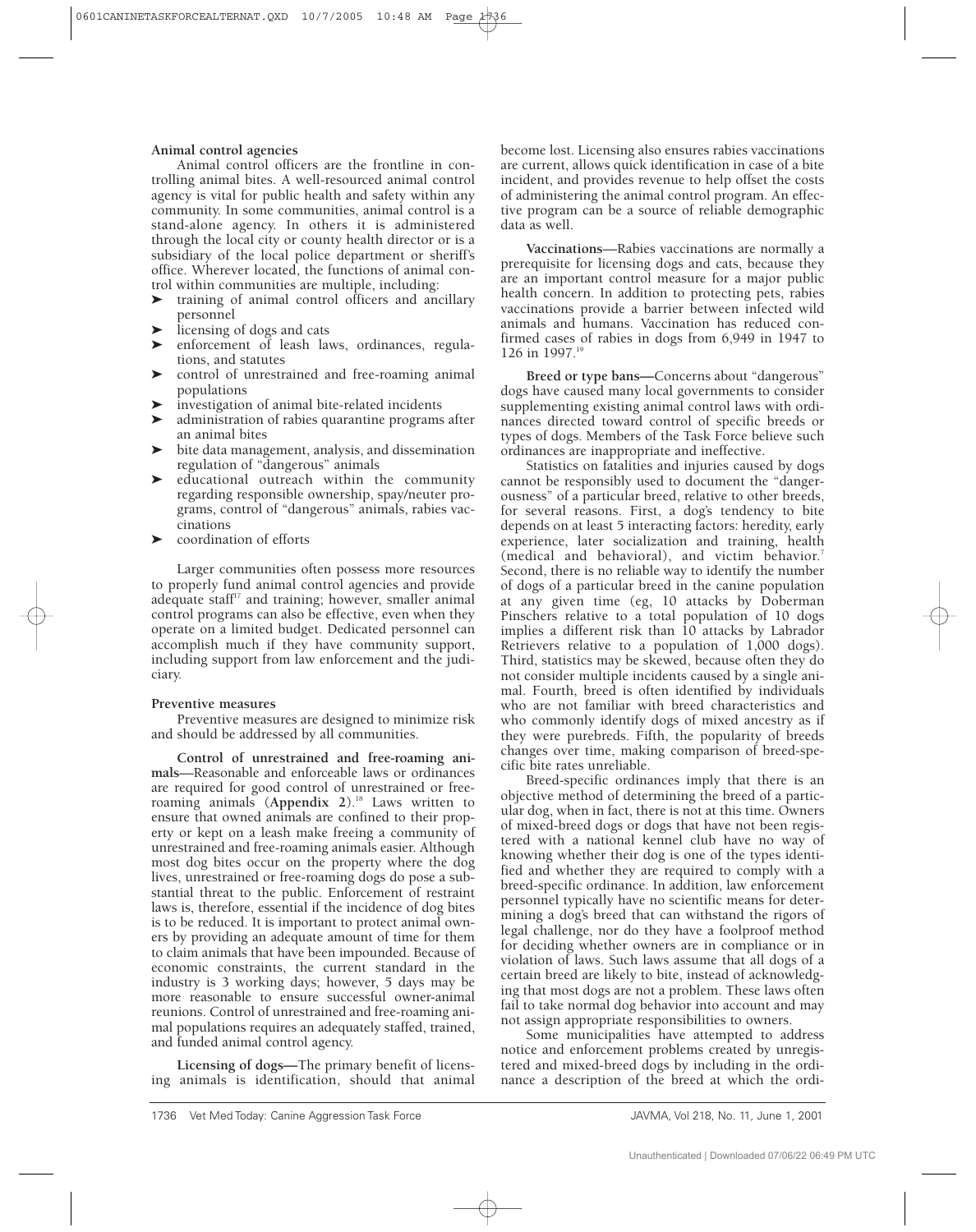nance is directed. Unfortunately, such descriptions are usually vague, rely on subjective visual observation, and result in many more dogs than those of the intended breed being subject to the restrictions of the ordinance.

Animal control legislation has traditionally been considered a constitutionally legitimate exercise of local government power to protect public safety and welfare. Breed-specific ordinances, however, raise constitutional questions concerning dog owners' fourteenth amendment rights of due process and equal protection.20 When a specific breed of dog is selected for control, 2 constitutional questions are raised: first, because all types of dogs may inflict injury to people and property, ordinances addressing only 1 breed of dog appear to be underinclusive and, therefore, violate owners' equal protection rights; and second, because identification of a dog's breed with the certainty necessary to impose sanctions on the dog's owner is impossible, such ordinances have been considered unconstitutionally vague and, therefore, to violate due process.

#### **After a bite occurs**

It is important to have a well-defined postbite program in place to minimize physical and emotional pain for dog bite victims. This allows animal control personnel to work efficiently, protects animals that are victims of false allegations, and provides the judiciary with reasonable alternatives that address a variety of situations. State laws may dictate parts of this process.

**Investigation of animal bite-related incidents—** Any animal bite or incident must be thoroughly investigated and substantiated by an agent of the empowered investigating authority such as an animal control officer, police officer, or peace officer. Ideally, the investigating authority should be the same authority that enforces related ordinances or laws to give continuity and credibility to all investigations. Investigating officers must be given authority to perform their duties by statute or ordinance. Clear, concise, standardized information concerning the incident must be obtained to ensure its successful resolution and facilitate longterm data collection (**Appendix 3**).

**Postbite rabies quarantine programs**—A healthy dog that is currently vaccinated against rabies and that bites a human should be examined by a licensed veterinarian to determine its health status. If no signs of illness compatible with rabies are detected, the dog should be quarantined. The Centers for Disease Control and Prevention has set the quarantine period for dogs, cats, and ferrets at 10 days, including the day of the bite. Vaccinated dogs can be allocated to 2 categories: those that have bitten a member of the immediate family and those that have bitten an individual outside the immediate family. Home quarantine can be considered for vaccinated dogs that have bitten a member of the immediate family, assuming the owner can confine the dog in a manner that prevents further exposure. Vaccinated dogs that have bitten a human outside of the immediate family generally should be quarantined at the local shelter or veterinarian's office. At the end of the quarantine period, the dog should

undergo a physical examination. In addition, interim evaluations are highly recommended.

A dog that is not currently vaccinated against rabies and that bites a human should be considered a rabies suspect and be appropriately quarantined. Contact with the dog during the quarantine period should be strictly limited to individuals who have completed rabies prophylaxis and are up-to-date on serologic testing and booster vaccinations. Physical examinations should be conducted at the beginning and end of the quarantine period to determine the dog's health status. Quarantined dogs may be treated by a veterinarian, but rabies vaccines should not be administered to the dog until the quarantine period is complete. If at any time during the quarantine period the dog has signs of illness compatible with rabies, it should be humanely euthanatized and samples submitted for rabies testing.

Records of all bites must be kept, including information specifically identifying the dog and owner. These should be crosschecked with each incident for evidence of a chronic problem.

**Identification and regulation of "dangerous" dogs**—Certain dogs may be identified within a community as being "dangerous," usually as the result of a serious injury or threat. That classification, because it carries with it serious implications, should be well defined by law (**Appendix 4**). Any such definition should include an exclusion for justifiable actions of dogs. Procedures should be outlined that take into account the potential public health threat, are reasonable to enforce, and convey the seriousness of the situation to the owner. Although animal control officers or their statuary counterparts are responsible for collecting information, a judge or justice will hear evidence from animal control officers and the dog's owner to determine whether that dog fits established criteria for "dangerousness." In some municipalities, a hearing panel comprising a cross section of private citizens hears alleged "dangerous" dog evidence and has been given the authority to declare a dog "dangerous" if deemed appropriate. Any declaration by a hearing panel, judge, or justice is subject to judicial review.

A judge, justice, or hearing panel may promulgate orders directing an animal control officer to seize and hold an alleged "dangerous" dog pending judicial review. If a dog is determined to be "dangerous" by a judge, justice, or hearing panel, the owner of that dog is usually required to register the dog with the appropriate health department or animal control facility. The judicial process may also require the owner to follow other rigid requirements, including but not limited to permanent identification of offending dogs, training and assessment of dogs and owners, and having offending dogs spayed or neutered.

Because the judicial branch is such an integral part of any enforcement action, the judiciary must assist during formulation of "dangerous" dog laws. If the judiciary is involved, its members will be aware of the process that must be followed to declare a dog "dangerous." In addition, they will be aware of steps that have already been completed and the options available when a particular case reaches the courts.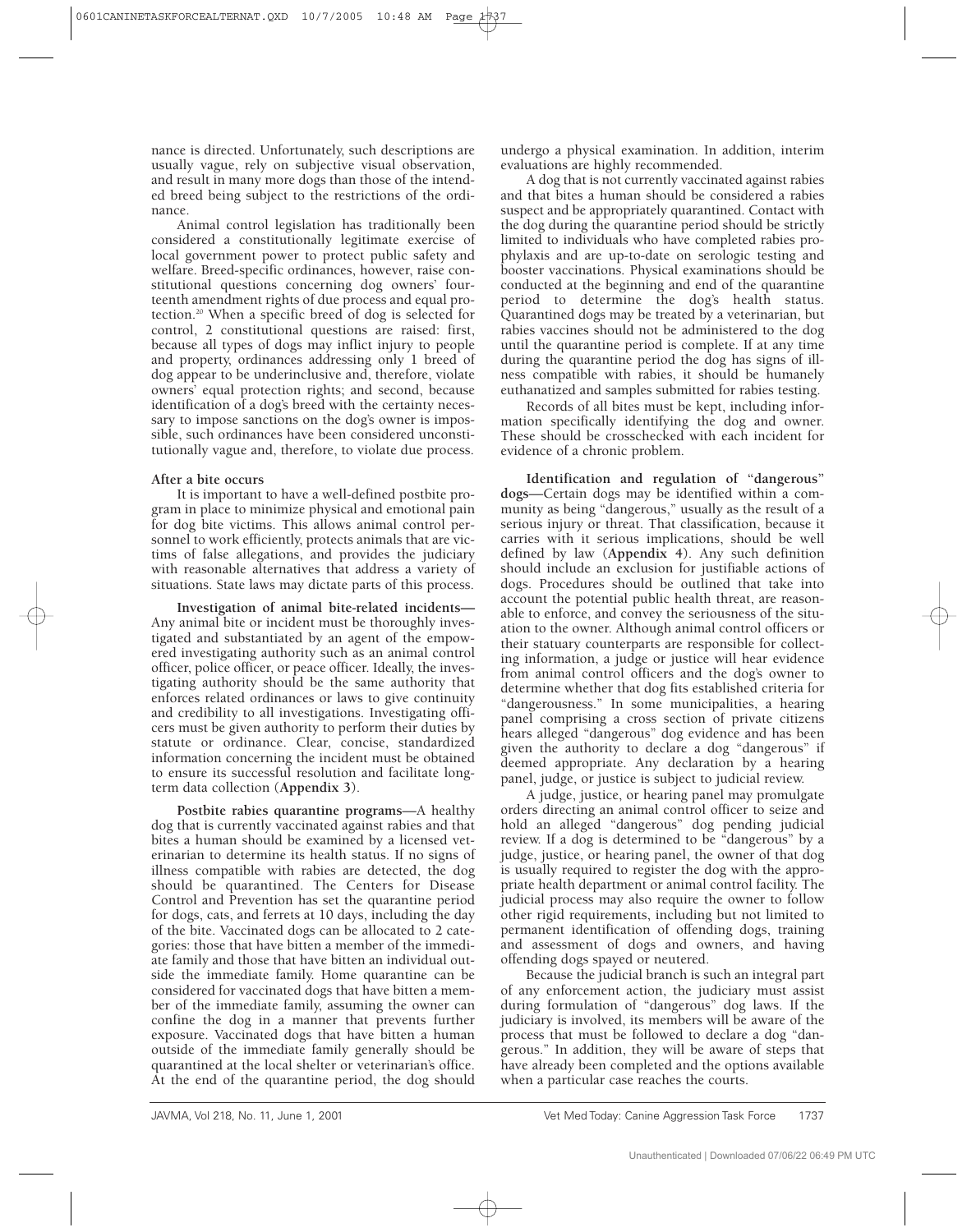## **Bite Data Reporting**

Accurate and complete reporting of dog bites is an essential element of a bite prevention program. These reports are vital not only for case management and judicial review but for planning, implementing, and evaluating the status of the problem. Major goals of comprehensive dog bite data reporting include:

- $\blacktriangleright$  accurately defining victim demographics to identify populations at greatest risk for bites and allow targeting of educational efforts
- ' defining dog and owner characteristics associated with higher risk so that an actuarial approach to the dog bite problem is possible (this facilitates effective program planning and proper targeting of control measures)
- ' defining high risk geographic areas at city, county, or neighborhood levels so that limited resources for animal control and public education can be appropriately deployed
- ' establishing baseline data so that the impact of specific elements of the bite prevention program can be assessed
- ' providing an accurate, detailed, unbiased, objective source of information for decision makers, media, and the public interested in the dog bite problem and its prevention
- ' providing critical information for proper management of dog bite cases

#### **What should be reported?**

At a minimum, a dog bite case should be defined as any medically-attended dog bite or any dog bite resulting in a report to an animal control or law enforcement agency. This would presumably cover those instances consuming public resources and would also include cases that may result in litigation.

A number of data elements should be captured on a report form such that it is comprehensive in scope without placing unnecessary burdens on reporting agencies (Appendix 3). Fatal and severe dog attacks on humans have been associated with prior or concurrent attacks on pets or livestock, so it is important that communities also track those incidents. Maintaining records of incidents of menacing behaviors of owned dogs running at large in the community may be found useful in later legal actions.

## **Who should report?**

The goal is to report any medically treated dog bite or any bite resulting in a report to, or response from, an animal control agency, humane society with animal control responsibilities, or law enforcement agency. Therefore, the primary sources of data should be:

- ' animal control or law enforcement agencies responding to a dog bite complaint
- ' health professionals attending to a bite injury (hospital emergency staff, urgent care facility staff, private physicians, school or camp medical staff, medical staff of other entities such as military bases or reservations, and veterinarians)

Recognizing that many dog bites go unreported, a comprehensive program to assess dog bite incidence should consider possible secondary sources of data. These may include:

- $\blacktriangleright$  anonymous surveys of high-risk populations (eg, school-age children) that may clarify the true extent of risk in a community
- ' anonymous surveys of the public (eg, phone surveys) that can help document the extent of bite injuries and provide a basis for estimating the ratio of unreported to reported bites
- ' reports from professionals including veterinarians, animal behaviorists, dog trainers, groomers, and kennel operators who are informed of a bite incident (mandating that any or all of these professions report bites may be unrealistic given the potential legal consequences of identifying an animal as a biter)

Reporting mandates are often inconsistent between jurisdictions or are poorly enforced. Current local and state reporting regulations should be reviewed, as should directives from health or veterinary officials. If current provisions are adequate, it may be necessary to implement procedures to reeducate professionals concerning their reporting obligations and periodically remind them of these obligations. When a failure to report is uncovered, it may be an opportunity to gain the attention of the professional, because sanctions may be imposed.

#### **Who should receive reports?**

Reporting should be coordinated by one agency. Logical agencies to coordinate reports include animal control or the public health department. The coordinating agency, perhaps through the dog bite prevention program coordinator, must assume responsibility for maintaining all information and disseminating that information to other appropriate individuals or agencies (eg, veterinarians, physicians, the dog owner, and those involved in follow-up educational efforts).

To insure consistency and compliance, regulations or procedures should unambiguously state to whom reports should be submitted and within what time frame the reports should be submitted.

#### **Data management, analysis, interpretation, and dissemination**

Because multiple sources may report the same case, procedures should be in place to permit combination of data from multiple sources into a single report. Avenues should be developed for electronic submission of reports to assist in rapid response, to streamline reporting to higher levels of government, and to facilitate data analysis. Whereas disposition of individual incidents is the first goal for reporting, there is much to be learned from looking at the overall picture. Keeping information in an electronic database simplifies the latter.

Data should be reviewed at regular intervals (no less than yearly) to determine whether the incidence and severity of dog bites is getting better, worse, or staying the same. Basic analysis consists of studying the characteristics of incidents, including:

' time—yearly trends, peak months, day of week, time of day. This can help with scheduling animal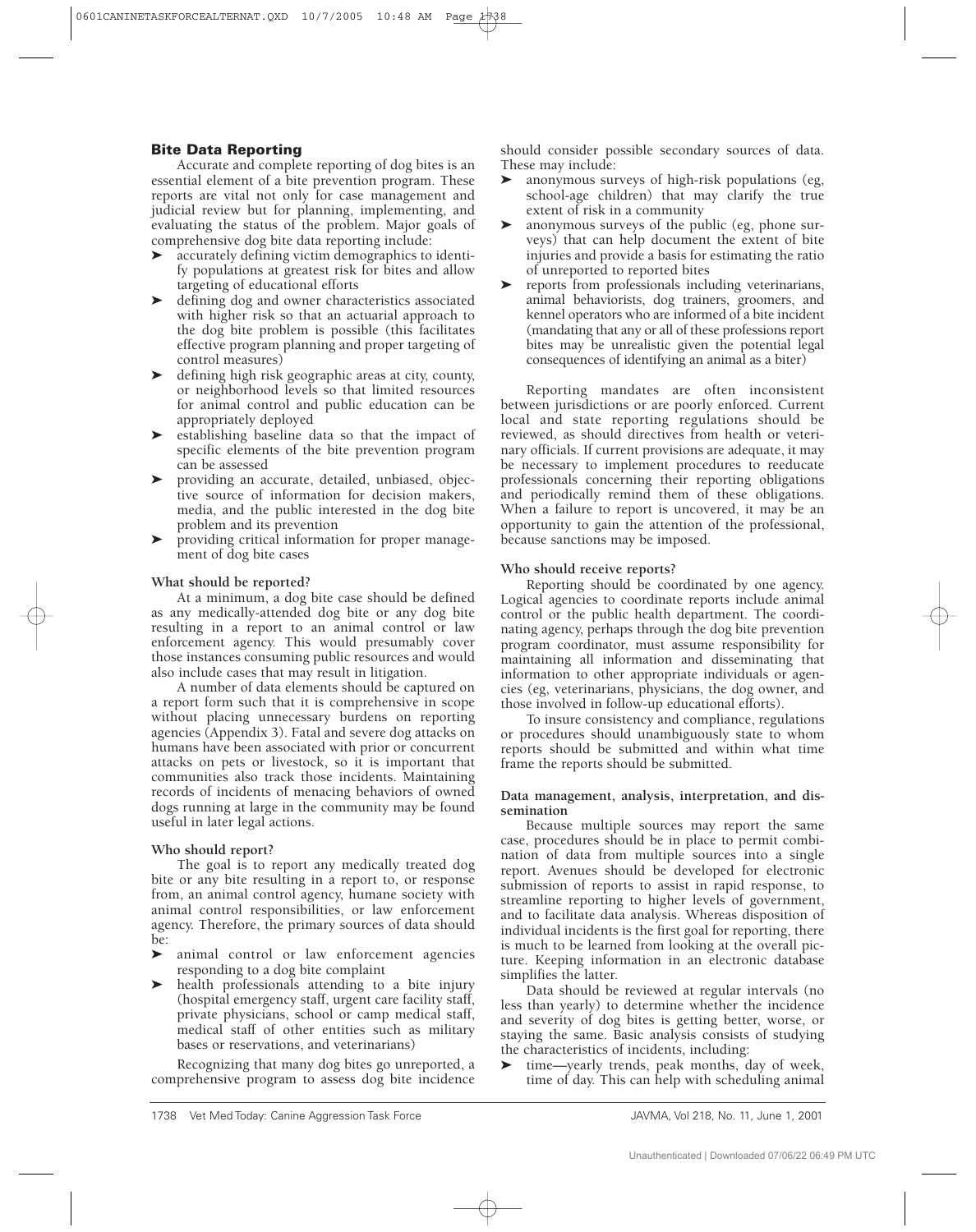control services as well as dispatch and response planning.

- ' place—locating every incident on a map with a pin. Are there hot spots? This can help target high risk areas for future control.
- ' person—victims and animal owners: age, sex, race, size. Can they be targeted for education?
- ' dog—proportion of offenders by sex and breed, proportion running at large, proportion neutered, proportion with prior reported problems, history of rabies vaccinations, licensing history. Have these proportions changed over time?

Successful evaluation and resolution of a community problem and accurate assimilation, evaluation, and use of quality data requires interactive assessment, feedback, and information exchange. City, county, and state public health practitioners, epidemiologists, and representatives of public health organizations (eg, the National Association of State Public Health Veterinarians, the Council of State and Territorial Epidemiologists, the Association of State and Territorial Health Officers, and the National Association of County and City Health Officials) can provide communities with considerable expertise in the acquisition and interpretation of dog bite data. Their participation should be encouraged.

## **Education**

Education is key to reducing dog bites within a community. The list of those to be educated and those who may educate includes everyone who regularly comes into contact with dog owners and potential victims (eg, veterinarians, veterinary technicians and assistants, animal control officers, animal behaviorists, dog trainers, humane society personnel, physicians, school nurses, public health officials, teachers, and parents).

The purposes of this section are to educate city officials and community leaders about the role of various professionals in an educational program to reduce dog bites, provide starting references to ensure a core of knowledge for those professionals (**Appendix 5**), and assist in identification of the educational needs of various constituencies within a community.

## **Public officials and community leaders**

Public officials and community leaders are the people to whom residents look for assistance with social problems. Their influence is important and well recognized. If a community dog bite prevention program is to gain public acceptance and be effective, community leaders must be well-informed about dogrelated issues within their community and in general.

## **Professionals**

Professionals from many backgrounds need to be involved in bite prevention programs. Their expertise is essential to making realistic decisions about what should and can be done to prevent or follow up on dog bite incidents and in recognizing what is normal or abnormal behavior for a dog. Several of these professionals will likely be members of the advisory committee, but all should be encouraged to be a part of a community's efforts to decrease the impact of a dog bite problem.

Many professions mentioned in this document are science-based. This means their members are used to making decisions on the basis of peer-reviewed datasupported information rather than gut feelings. This approach to decision making results in improved outcomes. Because the dog bite problem impacts so many different groups, networking between community leaders and professionals is important. The following sections describe ways that various professionals and community leaders can work together toward a common goal.

**Veterinarians—**Veterinarians are scientists trained for a minimum of 7 to 8 years and then licensed to diagnose and treat animal problems both medical and behavioral. Although most people think of veterinarians as performing animal vaccinations and surgical neutering, the practice of veterinary medicine includes all subdisciplines typically associated with human medicine. The study of animal behavior both normal and abnormal has become more important within the profession as animals have become more important to their owners. Dogs are now four-legged members of the family, rather than farm animals that help bring cows into the barn at milking time. With this change in the dog's role have come unrealistic owner expectations about what constitutes normal behavior for a dog. Veterinarians can educate dog owners as to what behavior is normal, can help dog owners teach their dogs to respond appropriately in various environments and provide referrals to reputable dog trainers, and can assist owners with behavioral problems, including those that have a medical basis or are responsive to medication.

Until recently, animal behavior was not often taught in veterinary curricula. Many veterinarians have had to acquire their knowledge of normal and abnormal canine behavior from continuing education programs and professional textbooks. For this reason, different veterinarians have different degrees of knowledge about behavior. All veterinarians, however, have access to board-certified veterinary behaviorists for help with behavioral problems beyond their expertise.

Although the time, physical, and emotional demands of veterinary practice can be overwhelming and leave limited time to devote to a formal community prevention program, veterinarians can substantially impact prevention efforts through their professional contact with prospective and current dog owners. This contact should begin before the pet is acquired. Providing unbiased information on pet selection can help prevent inappropriate owner-dog pairings. Prospective dog owners often make spur-of-themoment selections that are based on warm-and-fuzzy feelings and unrealistic expectations. Encouraging prospective dog owners to seek information from their veterinarian about the characteristics and needs of various types of pets and encouraging future dog owners to ask for guarantees from puppy providers can minimize future problems. When owners take their newly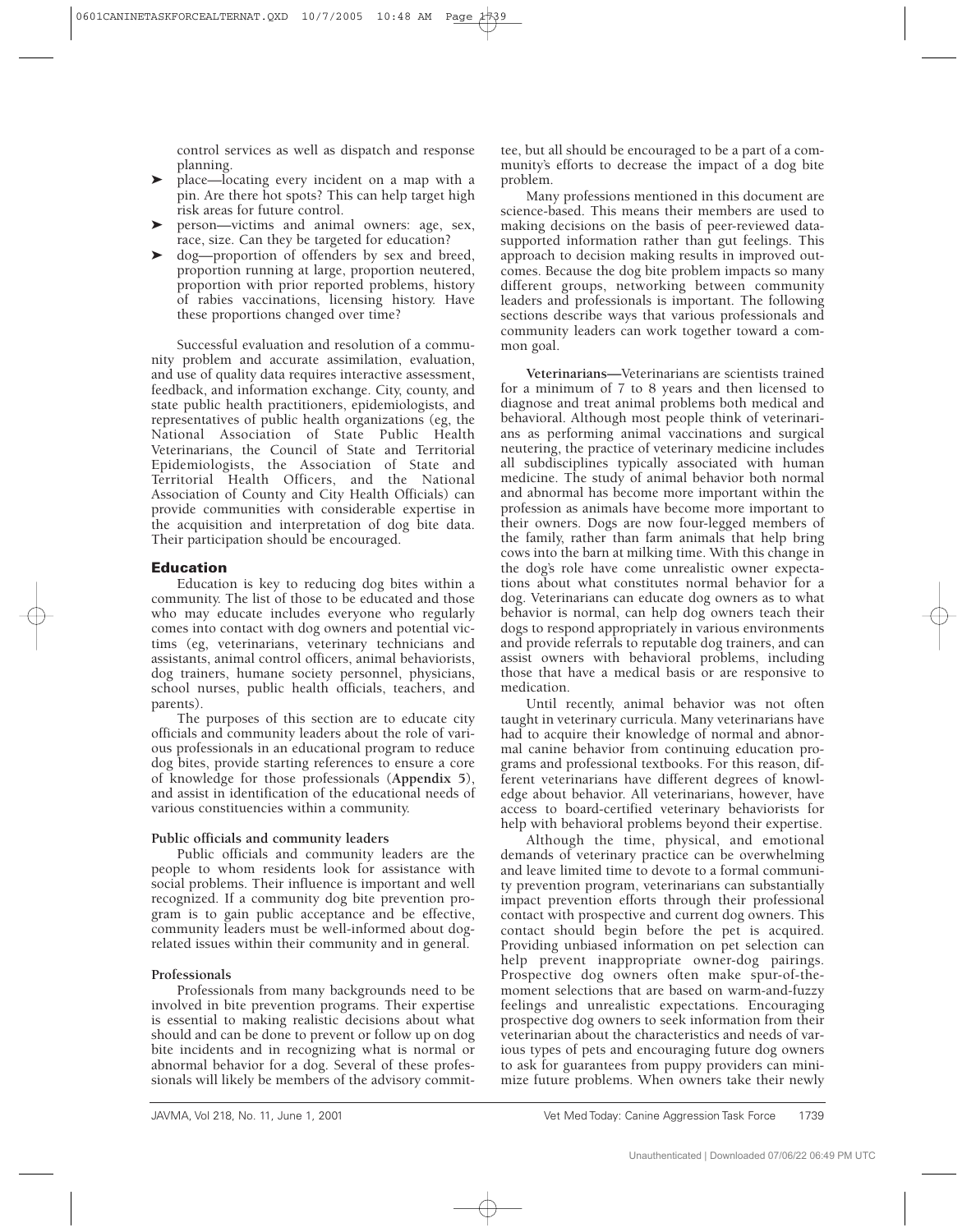acquired dogs to their veterinarian for an initial examination and immunizations, the veterinarian has a second opportunity to provide these owners with good medical, nutritional, and behavioral advice.<sup>21</sup> Finally, veterinarians can educate owners during their dogs' routine examinations (asking appropriate questions can reveal problems an owner may not have recognized) or when their dogs are evaluated for specific problems.

**Board-certified veterinary behaviorists**—**The American College of Veterinary Behaviorists (ACVB),** an American Veterinary Medical Association-recognized veterinary specialty organization, certifies graduate veterinarians in the specialty of veterinary behavior. To become certified, a veterinarian must have extensive postgraduate training, sufficient experience, and pass a credential review and examination set by the ACVB. Diplomates of this organization work with problem animals by referral from the animal's regular veterinarian, consult with practitioners on cases, and give continuing education seminars on animal behavior. Although many communities may not have the benefit of a resident board-certified veterinary behaviorist, veterinarians have access to and may consult with their specialist colleagues when necessary.

**Veterinary technicians**—Veterinary technicians are integral members of the veterinary health care team who have been educated in the care and handling of animals, basic principles of normal and abnormal life processes, and routine laboratory and clinical procedures. They perform many of the same tasks for veterinarians that nurses and others perform for physicians. Veterinary technicians are often frontline people when it comes to educating pet owners, particularly in general veterinary practices; they greet clients and answer initial inquiries, clarify instructions, provide clients with appropriate print, audio, and video educational material, and answer questions. Certainly, they are an important part of the educational team when it comes to dog bite prevention.

Like veterinarians, veterinary technicians have several opportunities to educate clients. Veterinarians may be consulted prior to owners acquiring a new pet, and veterinary technicians can help provide information on appropriate pet selection. Veterinary technicians regularly counsel owners during new puppy appointments, and this is a particularly good opportunity to provide owners with information on bite prevention, including the importance of socialization and training. Routine physical examinations are times when veterinary technicians can reinforce the importance of these early lessons and training, and they can help veterinarians identify potential aggression problems through observation and dialog with owners. Veterinary technicians can also be tapped to educate nonpet-owning children and adults through school or other programs.

Veterinary technology programs do not always offer curricula in animal behavior and, consequently, many technicians do not have formal training in this area when they enter practice. Continuing education that includes basic principles of animal behavior is

essential for veterinary technicians, just as it is for their employers. Maintaining a clinic reference library of appropriate print, audio, and video material for reinforcement and enrichment and for client education is useful.

Behavioral education for veterinary technicians relative to dog bite prevention should include recognition of classic canine behavioral displays and an understanding of the basic types of canine aggression and their prevention. The aim is to assist technicians in conveying dog bite prevention information to owners. Veterinary technicians must not be placed in the role of diagnosing or treating canine aggression.

**Animal behaviorists**—There are a number of scientists with PhD degrees in academic fields related to animal behavior who can serve as valuable resources for communities attempting to reduce dog bite injuries. Because of their science-based backgrounds, they can be particularly helpful in setting up protocols to determine the extent of the problem within a community and whether ongoing programs are having a substantial impact.

As a note of caution, the terms animal behaviorist or animal psychologist are often used by individuals who do not have strong scientific backgrounds but who want to work with problem dogs. There is no method to evaluate the competence of these individuals, and they may be more harmful than helpful to a community's efforts.

**Dog trainers**—This is a diverse group of individuals with no uniformly recognized credentialing body or measures of competence. Although there are many good dog trainers, there are also trainers that use inappropriate methods of behavioral modification that can negatively affect a dog's behavior, making the dog more dangerous to the owner and the community. It is important that communities make a concerted effort to work with responsible trainers who interact closely with veterinarians and PhD-degreed animal behaviorists. A qualified responsible dog trainer can be a valuable asset to a community advisory group.

Obedience training by itself does not prevent the development of behavior problems, $22$  and animals that are sent to a training facility may not learn how to obey their owners, because the owners do not learn how to give commands. For problem animals, training is only part of the solution.

**Physicians and nurses**—With a dog residing in 1 of every 3 US homes and approximately 53 million dogs in the United States,<sup>2,3,6</sup> exposure of the physician or nurse, their family members, or their patients to dogs during the course of daily life is inevitable. Dogs have become important members of many families, and the presence of a pet in the home can affect an individual's own decisions about care. Most physicians are familiar with at least 1 example of a person refusing hospitalization, because there was no one else in the home to care for their pet.

Because 334,000 Americans are seen in emergency departments for dog bite injuries each year, 466,000 are seen in other medical practice settings, and 6,000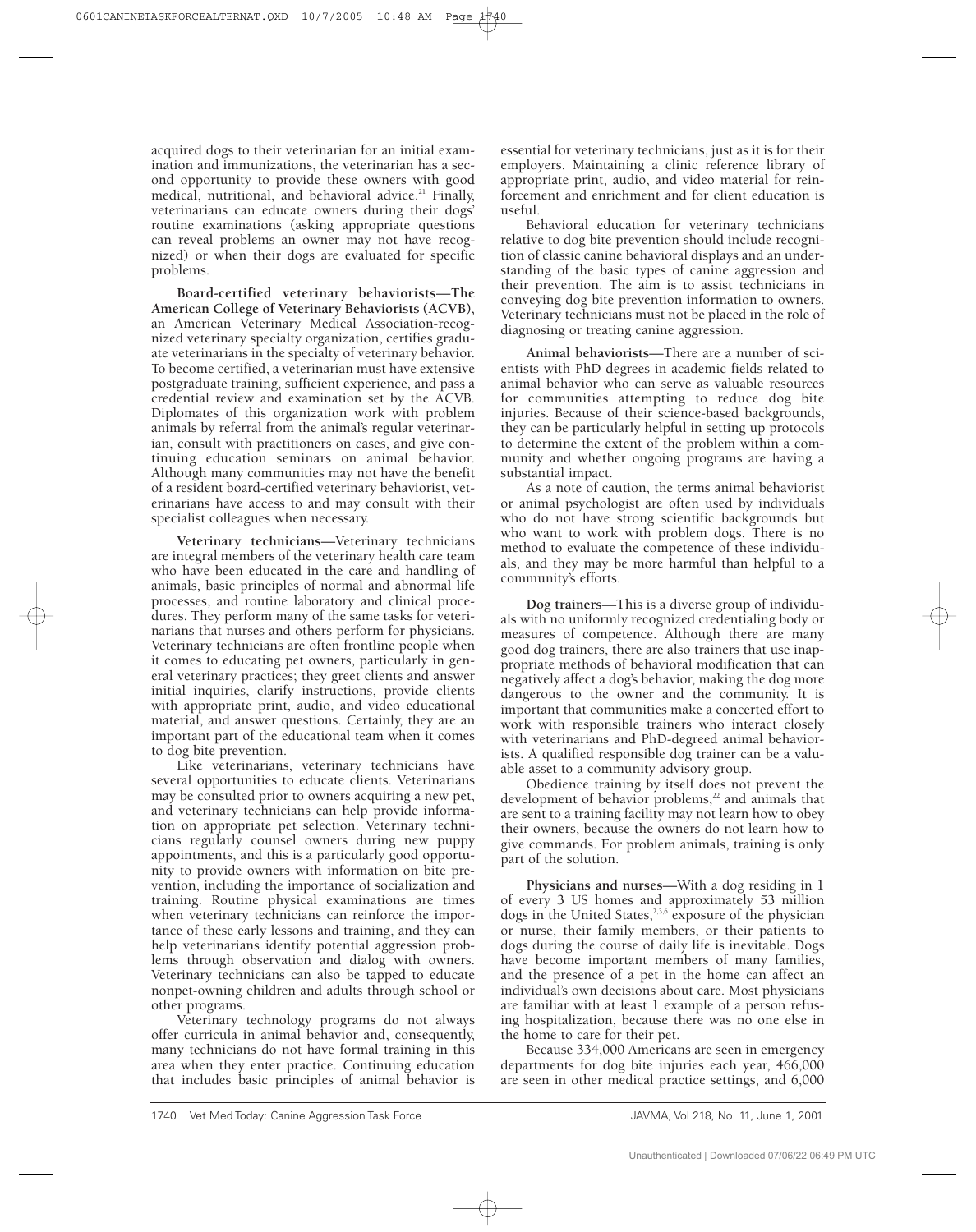are hospitalized,<sup>6</sup> it behooves human healthcare providers to acquaint themselves with community and personal strategies to prevent dog bites. Furthermore, just as occurrences of infectious diseases such as measles are reported to enable investigation of outbreaks and development of control measures to protect the public, dog bites must be reported so that cause and prevention can be addressed. Communities differ in their requirements for reporting, and practitioners must understand what is required in their area.

Traditionally, when confronted with patients seeking care for dog bites, physicians and nurses have confined their roles to providing medical treatment. With the expanding roles of physicians and nurses, however, disease prevention has become an important issue. In addition to competently treating dog bites and their complications, healthcare providers need to be aware of critical roles they can play in reducing dog bite injuries.

Advising patients about safe behaviors appears effective in preventing injury.<sup>23-26</sup> Teaching children, parents, and patients who own dogs about proper behavior around dogs and responsible dog ownership is advisable given the frequency of human-canine contact in our society. Physicians can recommend contacting a veterinarian for pet selection information and advice if an individual or family is considering dog ownership, and for information about canine behavior and obedience training if a dog is already part of the family. Pediatricians provide age-appropriate injury prevention counseling during wellness visits.<sup>26</sup> Dog bite prevention should be a part of this counseling. Dog safety tips can also be included in packets of materials routinely sent home with new mothers.

When a patient is being treated for a bite, an opportunity exists to prevent future injury by teaching bite-avoidance strategies. Probing into the circumstances of the current bite may reveal which strategies should be emphasized. Taking advantage of teachable moments should be considered part of curative care. Consulting with a veterinarian may help human health care providers identify subjects they can address during postbite sessions.

As witnesses to the health-related outcomes of dog bites, physicians and nurses are particularly credible sources of information and can be effective spokespersons. Pediatricians and nurses should be full partners in community efforts to reduce dog bite injuries.

**Animal control personnel**—The staff of a wellresourced animal control program often includes an education coordinator who can train teachers, school nurses, and volunteers to become dog bite prevention educators within the community's school system (similar to volunteers in the McGruff crime prevention program presented to primary-school children). For animal control personnel, job-related continuing education is important. Programs are available through the National Animal Control Association.

**Humane society/animal shelter/rescue group personnel**—Dog bite injuries have negative repercussions for dogs as well as people, and humane society/animal shelter/rescue group personnel must deal with these issues. Dogs causing severe injuries may be brought to humane facilities for rabies quarantine or euthanasia. Dogs that have threatened to bite or that have nipped may be surrendered to shelters or rescue groups, sometimes without full acknowledgment by their owners.<sup>16</sup> Shelter personnel are forced to decide which dogs can be placed in new homes and which are not suitable for adoption. Progressive organizations work with veterinarians and animal control officers to educate their staff about safe dog handling and objective evaluation techniques. Record keeping and follow-up studies expand their knowledge base about what works in their community and what does not. Well-trained and dedicated humane society/animal shelter/rescue group personnel can be valuable community resources for public education as well.

#### **Public**

Public education is critical to the success of any dog bite prevention program, because half of all bites are inflicted by the family dog.<sup>27</sup> Only about  $10\%$  of bites are inflicted by dogs unknown to the victim.<sup>7,15</sup> A public education effort must target a variety of individuals and age groups, and one individual should be assigned to integrate its components. If a special advisory council or task force is convened, its paid coordinator would be a logical choice to coordinate the public education effort. Alternatively, the public education coordinator could be a member of a municipal group such as the local health department, animal control agency, or board of education, or a member of a stakeholder group such as a humane society or veterinary association. Many educational programs targeted at various audiences exist and are included in the dog bite prevention resource list found on the American Veterinary Medical Association Web site (www.avma.org). As new materials become available, they will be added to this resource list.

**Children**—Children are the most common victims of serious dog bites. Seventy percent of fatal dog attacks and more than half of bite wounds requiring medical attention involve children.<sup>7,9,15</sup> In addition, almost half of all children are bitten before 18 years of age.<sup>27,28</sup> The most vulnerable youngsters are 5- to 9year-old boys,<sup>6,7,8</sup> but smaller children can also be seriously injured.29 Dog bite injuries rank third only to bicycle and baseball/softball injuries as a leading cause of emergency admission of children to hospitals.<sup>6</sup> Children's natural behaviors, including running, yelling, grabbing, hitting, quick and darting movements, and maintaining eye contact, put them at risk for dog bite injuries. Proximity of a child's face to the dog also increases the likelihood that facial injuries will occur.  $6,7,29-31$ 

*Target group*—The first step in a child education effort is determining what population of children to target and when. The logical primary audience is those at greatest risk: children in grades kindergarten through 4. Late winter or early spring appears to be the best time to institute a campaign, because the school year is concluding and, as children spend more time outside, exposure risk increases.<sup>32</sup> It is critical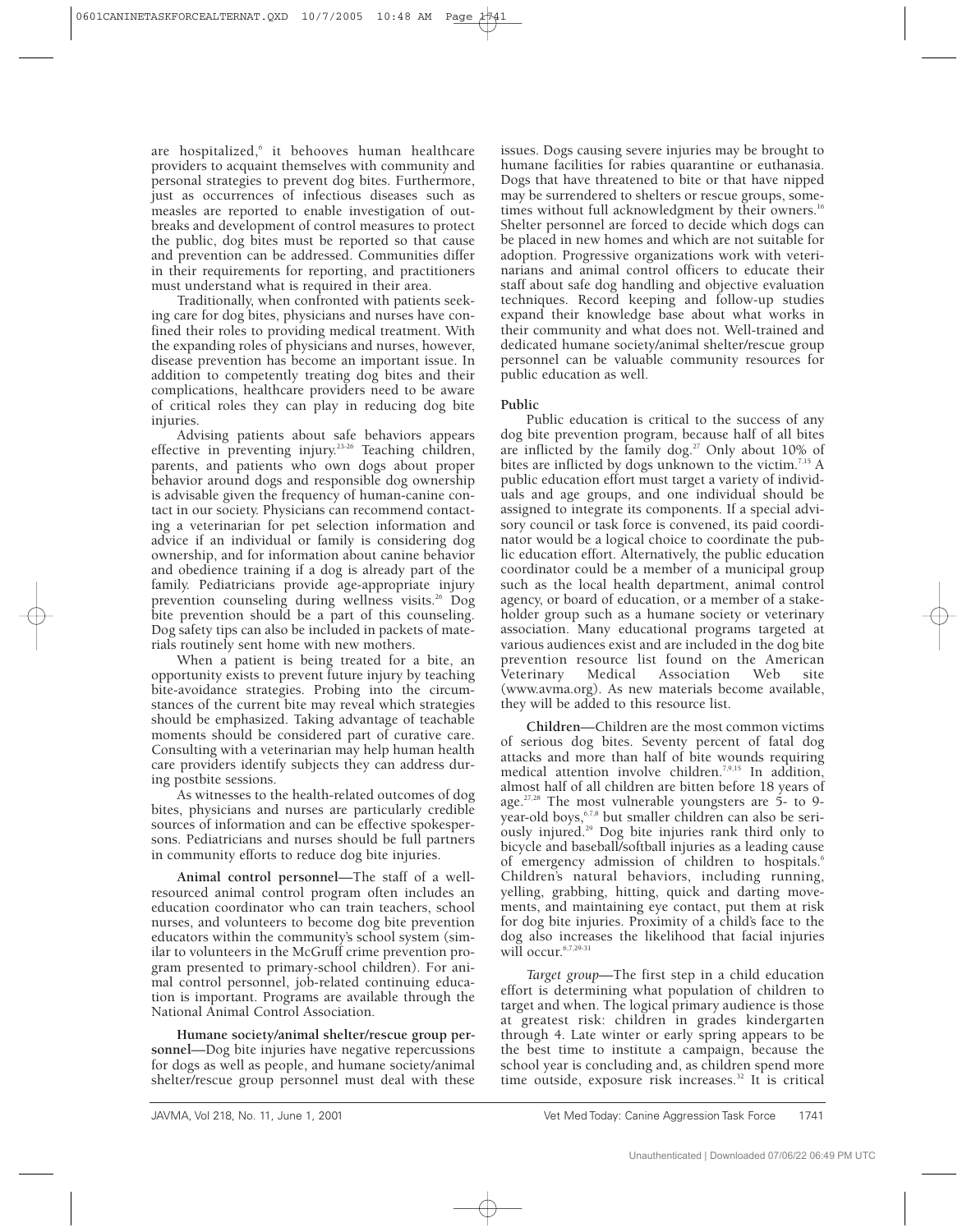that school administrators buy into the concept of a dog bite prevention program; therefore, requests to the school district must be made by committed convincing well-organized individuals. Because school curricula are crowded, time blocks for dog bite prevention education should be requested early within the school system's calendar year. If such a block of time is not available, an alternative is to have a veterinarian or physician present a 1-hour lecture or assembly program to the entire student body. Once dog bite prevention education has been included within the curriculum (or has been scheduled to be provided through a special lecture or assembly program), teachers, nurses, and volunteers should consider addressing the school's parent-teacher organization to inform parents of upcoming dog bite prevention training for their children.

*Secondary efforts*—Secondary targets include children in other settings, such as early education programs (eg, Head Start, day care centers, recreational centers, and camps).

*Identifying instructors*—Who teaches the material will depend on expertise within the community. For classroom instruction, teachers who have had in-service training, school nursing staff, health educators, or trained volunteers are logical choices. Stakeholder groups (eg, veterinarians, veterinary technicians, animal control officers, physicians, nurses, humane society staff) may provide a ready source of volunteers for classroom instruction and special programs.

**Adults**—Adult citizens must understand the need for and support a strong dog bite prevention program not only for their own safety but for the safety of others in their community. It is this understanding that gives a prevention program long-term stability. All adults should learn appropriate behaviors around dogs so that they can protect themselves, teach their own children, serve as an example for others, and reinforce appropriate behaviors in other children at every opportunity. Adults also serve as local eyes for animal control so that roaming dogs are controlled.

Educational materials sent home with school children, distributed by pediatricians during well-child visits, inserted in public utility bills, and produced by an enlightened local media are all reasonable approaches. Involving representatives of service organizations and community groups during a prevention program's planning and active stages will strengthen commitment.

Active adults (eg, joggers, bicyclists, golfers) whose outdoor activities provide greater exposure to dogs are most at risk for injury. To reach these individuals, bite prevention information should be provided to local interest groups, recreational facilities, and health clubs.

*Target group—*Primary adult targets within the community are those who have children and who are active in outdoor activities.

*Secondary efforts—*Secondary targets include individuals between the ages of 21 and 65 years.

*Identifying instructors*—Materials can be developed or selected by animal control personnel, veterinarians, veterinary technicians, or other people knowledgeable about dog behavior. Information can be distributed through a number of channels such as those identified above.

**The elderly**—As people age, they become more susceptible to injury and disease. Thinning skin increases risk of bruising, and a bite producing a simple puncture wound in a younger individual can cause a severe laceration in a senior citizen. Sensory perception decreases so that an elderly person may not see a threatening dog or may not be able to read its behavioral signals accurately. In addition, diminished motor skills mean that the elderly are less able to physically protect themselves or escape.

Another concern for the elderly is that their beloved pet may not be trustworthy around their grandchildren. Dogs not raised around small children or not frequently exposed to them may not be socialized toward them.<sup>1</sup> This increases the likelihood of aggressive behavior being directed toward these children.

An educational program for senior citizens can be implemented in various settings. Materials may be provided through community services for the elderly such as church groups, visiting nurse programs, meals-onwheels, recreational centers, or travel groups. Secondary targets are shopping malls and the media. Trained volunteers, especially from dog-associated professions, are logical sources of information. Human healthcare professionals can be an important source of information for the elderly because of the frequency of their interactions.

*Target group—*Primary targets are grandparents and people aged 60 years or older who have dogs in their homes.

*Secondary efforts—*Secondary targets include other individuals who are at least 60 years old.

*Identifying instructors*—Physicians can interact with these people during clinic visits. Animal control personnel, veterinarians, veterinary technicians, and people knowledgeable about dog behavior can select or produce resource information.

**Animal owners**—People who own dogs have a wide variety of views about their responsibilities. For some, dog care means providing food and water when the thought occurs to them. At the other end of this spectrum is the person who actively makes sure the pet is appropriately fed, well-trained, licensed, and healthy. Some individuals view dogs as disposable items that can be abandoned at any sign of trouble or expense. Once a community establishes acceptable standards for responsible ownership, dog owners must be informed of these expectations and related ordinances, and rules must be enforced. Owners and future owners must be educated about their unique set of responsibilities, which include appropriate pet selection, providing quality nutrition, housing, and medical care, compliance with confinement and licensing requirements,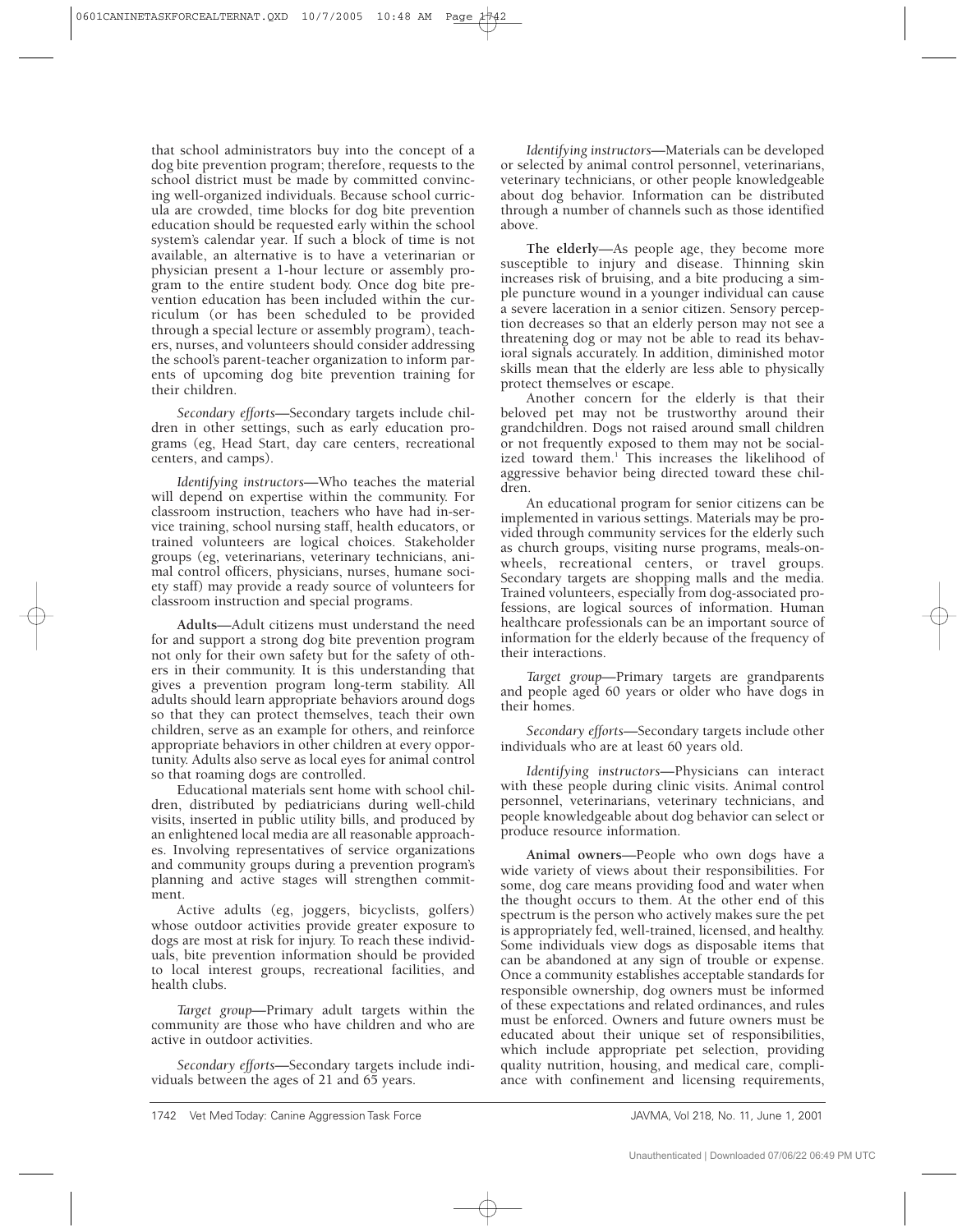appropriate behavioral training, and supervision of interactions between dogs and children. Citizens must understand that pet ownership is an ongoing responsibility, not a passive activity.

Dog owners can be provided with information through various avenues. Veterinarians and their staff are logical educators and distributors. Local dog clubs and trainers provide services to more conscientious owners. Businesses that sell pet foods and supplies should also be encouraged to provide bite prevention materials to their customers. Information can be distributed with utility bills, and animal shelters can provide classes for people who are considering acquiring a pet. Incentives for attendance at bite prevention classes could include reduced fees for licenses and coupons for vaccinations, food, and obedience classes. The most difficult group of dog owners to reach is those with minimal attachment to their pets. Although strong enforcement of local regulations will change some owners into former owners, most will continue to own dogs. Therefore, education should be an integral part of any enforcement program. A good working relationship with the judiciary is critical so that offenders of animal-related ordinances are required to take courses that emphasize responsible ownership.

*Target group—*Primary targets are adults who already own dogs.

*Secondary efforts—*Secondary targets are adults who are considering getting a new dog.

*Identifying instructors*—Information for this target audience can come from various sources, and its distribution should be approached in a number of ways. Animal control officers and members of the legal profession can describe what is expected regarding local regulations and the serious consequences if these regulations are violated. Veterinarians and their staff can educate owners about vaccinations, neutering, restraint, and other health care issues. Dog club members and trainers can assist by providing socialization and training instruction and can help educate owners about being good dog-owning neighbors.

**Victims**—When someone becomes a dog bite victim, a teachable moment is created. How useful that moment becomes in preventing future incidents depends tremendously on the seriousness of the bite and the fear response of the victim. Scare-producing or threatening events are good times for dog bite prevention information to be conveyed. However, the time surrounding a serious injury is generally too emotionally charged to be of value for dog bite prevention education.

Who provides information to victims depends, in part, on who is contacted about the incident. In addition to medical personnel, animal control's investigative efforts usually require a home visit. Routine visits to a physician should include gathering historical information about the patient's interactions with dogs to identify patients who would benefit from additional education. Media stories that reinforce correct approaches to prevention can also touch many when they are most receptive.

*Target group*—Individuals who have recently been bitten by a dog seriously enough to require medical attention but not so seriously as to have sustained severe injuries are the primary target.

*Secondary efforts—*Secondary targets are individuals who have been bitten by a dog in the past.

*Identifying instructors*—Medical professionals and animal control personnel are the individuals who encounter this group.

**Businesses**—Community businesses need to address dog bite prevention as well. Certain businesses (eg, veterinary clinics, grooming and boarding facilities, animal control, pet sitting agencies) revolve around direct contact with dogs, and employee education is critical from a safety and liability standpoint. Employees of other businesses will occasionally encounter dogs in the course of their daily job activities (eg, utility workers, police officers, parcel carriers, and emergency medical technicians). Training conducted by an animal control officer or other knowledgeable professional may provide employees with the tools they need to safely handle contacts with at-large animals, attack/guard dogs, or dogs who simply reside on the premises of those facilities where they do business.

*Target group—*Primary targets are employees and business owners who will be working with dogs on a daily basis.

*Secondary efforts*—Employees of companies who are likely to encounter dogs in their daily business activities can be considered secondary targets.

*Identifying instructors*—Animal control personnel, veterinarians, veterinary technicians, and dog trainers who are experienced at dealing with dogs in a variety of environments. These individuals will need to customize presentations to the type of situations most likely encountered by the target audiences.

## **Media**

The local media play an important role in a community's efforts at bite prevention. For this reason, it is suggested that 1 member of the advisory council or task force be a media representative. In addition, the advisory council can be proactive in helping the media convey important and appropriate messages. Sensational events provide an opportunity to convey important messages. Regular features can reinforce principles and keep educational efforts flowing.

#### **Know the media**

Your key to the public eye and ear is a selective upto-date list of local media contacts who have an interest in animal issues. Such a list can be developed by undertaking a comprehensive media survey. Check the local library for publications that list names, telephone numbers, and short descriptions of your community's media outlets. Call each office or studio to discover which desks or departments should receive your inquiries and press releases. Read local newspapers and listen to local radio and television news and feature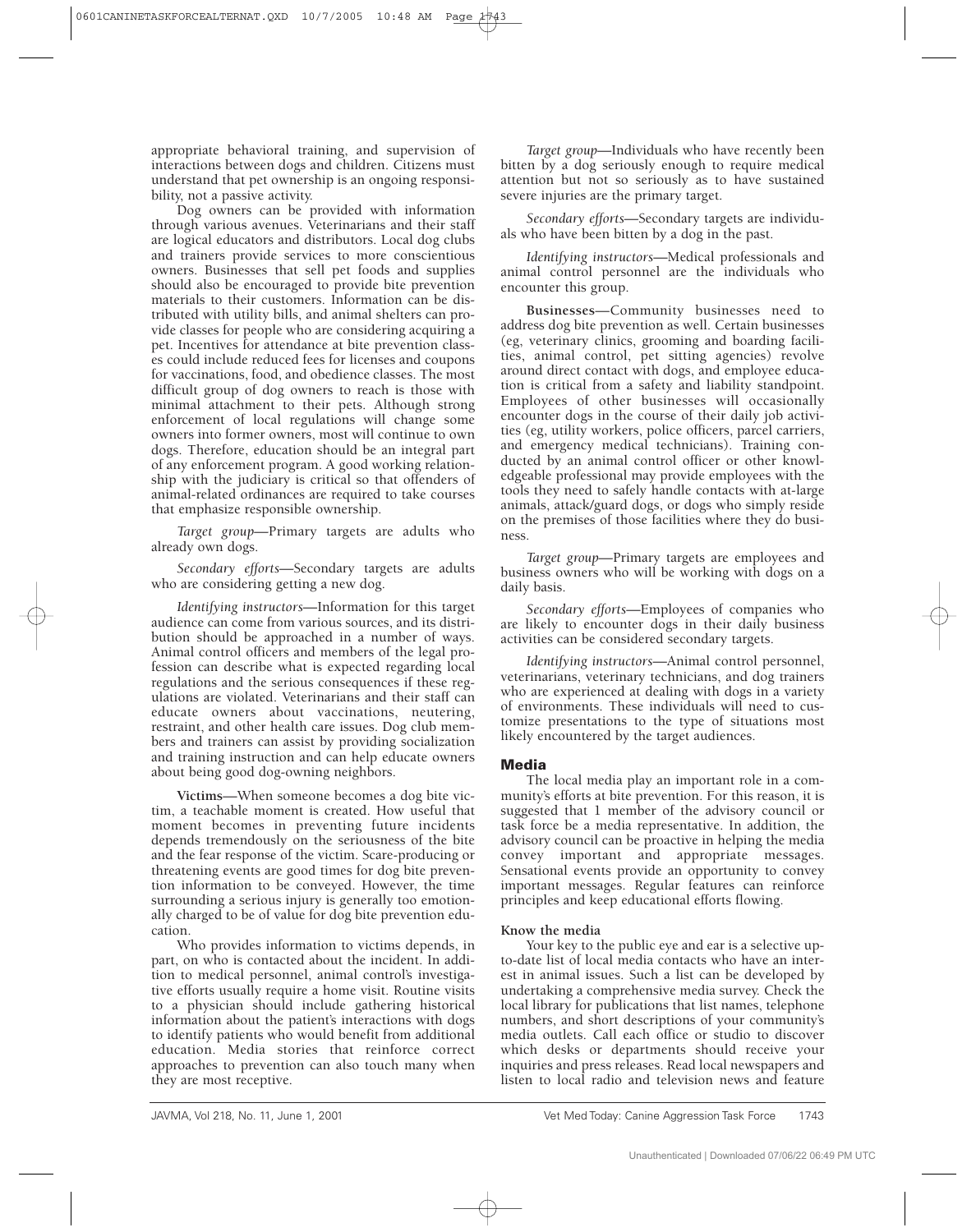programs to identify reporters and hosts who address animal issues. Finding out whether these individuals gather their own news or use wire services will allow you to target press releases and materials to those who are most likely to use them. Contact local freelance writers to see whether they would be willing to feature a bite prevention message in an upcoming piece. Be aware that your media list will be dynamic, and take time to update the names of specific contacts. Once a helpful story is published, or a reporter conveys your message during a broadcast, be sure to acknowledge that effort by sending a thank-you note or making an appreciative telephone call.

## **A spokesperson**

The community should identify a spokesperson who has the expertise to address complicated dog biterelated issues, and this individual should be provided with media training so that he/she becomes an effective communicator with the print and broadcast media. It is the spokesperson's responsibility to convey information clearly, accurately, and promptly. In various situations, this individual can identify when there are not enough animal control officers to prevent dog packs from forming or when a dog has been "sicced" on a person as a weapon. A knowledgeable and effective communicator can turn a publicized bite into a learning opportunity by providing suggestions on how that bite could have been prevented (eg, the dog was not appropriately controlled or confined, or a child was left unsupervised).

#### **Have information readily available**

The advisory council or task force should create a 1-page fact sheet for use by the media and the spokesperson. This fact sheet should include the number of dog bite incidents occurring in the community during the past year, the number of dogs in the community, the number of licensed dogs in the community, what local laws govern dog ownership and control, and to whom problems should be reported. A list of community resources should also be available.

#### **Ways to effectively convey information**

Because animal stories are popular with the media, there are numerous opportunities to convey bite prevention information. Local broadcast programs and newspapers find regular segments about animals popular with viewers/listeners/readers, and most of those spots have enough time for short lessons. Another approach is to proactively bring animal stories to the media. Examples include a story about a shelter dog that visits nursing homes after being rescued and appropriately trained, a description of a guide or "hero" dog's training, or warm-weather tips for pets. Effective mechanisms for providing information vary with the medium but include:

**News releases**—Releases may be provided to print, radio, or television outlets. Releases should be double-space typed on stationery that provides the source of the announcement (ie, the advisory council or task force). Include the subject of the news release and contact information in the upper left corner. The mailing date of the release should be indicated along the right margin. The release should be written in inverted pyramid style, placing the most important information at the beginning. Releases should be limited to 1 page if possible.

**Interviews**—Interviews may be conducted by print, radio, or television reporters or hosts and, in the case of television and radio, may be live or taped. The individual being interviewed must be an excellent communicator and intimately familiar with dog bite issues and prevention. The interviewee may request a preinterview to get a grasp of the direction of the interview. It is advisable to tell the interviewer which issues you would definitely like to see addressed. Answers should be structured according to the program's time limits.

**Talk shows**—Most of the principles that apply to interviews also apply to talk shows, but in this situation there usually will be interaction with guests (who often hold opposing views), potentially with an audience, and with the host. Running through mock discussions prior to participation is helpful. Responses to questions or comments from those with opposing views should always be factual, sincere, and polite.

**Public affairs programs**—Many stations air 2 or 3 programs a week in which the station's news staff or station management interview a newsmaker, a spokesperson from an activist group, or a public relations representative from an industry. Issues in the news are often addressed by such programming. These provide a good opportunity to make your community aware of bite prevention efforts and to elicit support. Access to these programs may be requested by sending a letter to the station manager.

**Bulletin board and community announcements—** Many local television stations donate air time to announcements of community events. These are often broadcast in calendar format. This is an easy way to publicize educational events and responsible pet ownership classes.

**Editorials**—Editorials are used by print, radio, and television reporters to present their views on issues of public interest. Prepared statements describing the advisory council's approach to dog bite prevention can be provided to reporters for use in preparing an editorial or may be provided if a reporter presents an opposing viewpoint.

**Public service announcements**—Many radio and television stations donate time for **public service announcements (PSA)**; however, public service groups cannot specify when your PSA is to be aired. It is acceptable to suggest when you believe airing your PSA will be most effective. Most PSAs run for 30 to 60 seconds, although 10- and 20-second spots are also used. To mitigate the costs associated with production, you may want to contact local stations to see whether they offer sponsored placements, in which local advertisers donate time for specific public service messages. Public service announcements may consist of script only, sight and sound (simple or complex), or 16-mm film or videotape.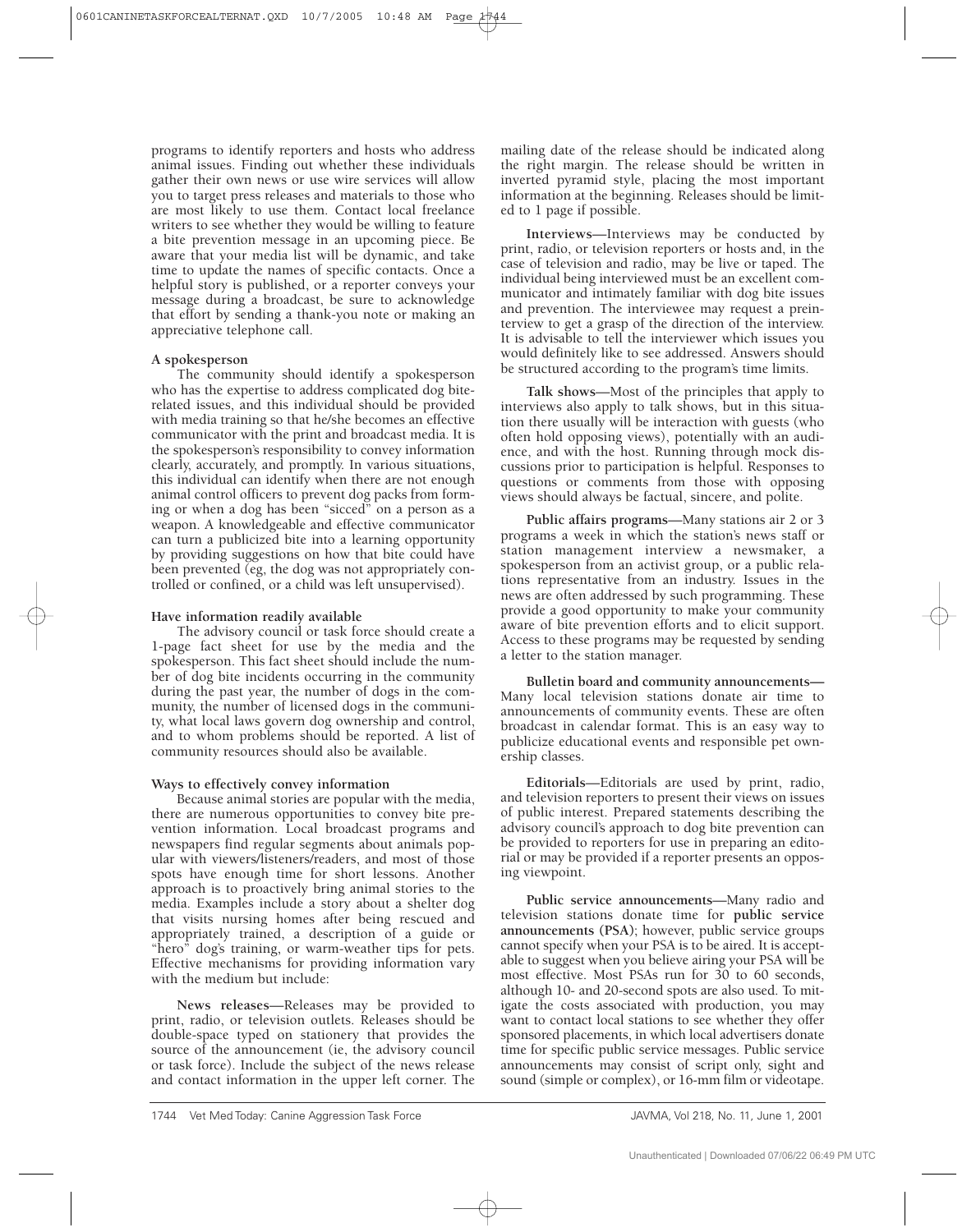a See www.avma.org for additional and updated information.

b Anderson RD, Nevada Department of Public Health, Reno, Nev: Personal communication, 1999.

c National Center for Injury Prevention and Control. *Resource guideline for state and local injury control programs*; in preparation.

#### **References**

1. Beaver BV. *Canine behavior: a guide for veterinarians*. Philadelphia: WB Saunders Co, 1999.

2. Wise JK, Yang JJ. Dog and cat ownership, 1991–1998. *J Am Vet Med Assoc* 1994;204:1166–1167.

3. Center for Information Management. *US pet ownership and demographics sourcebook*. Schaumburg, Ill: American Veterinary Medical Association, 1997.

4. Sacks JJ, Kresnow M, Houston B. Dog bites: how big a problem? *Inj Prev* 1996;2:52–54.

5. Quinlan KP, Sacks JJ. Hospitalizations for dog bite injuries. *JAMA* 1999;281:232–233.

6. Weiss HB, Friedman DI, Coben JH. Incidence of dog bite injuries treated in emergency departments. *JAMA* 1998;2711:51–53.

7. Wright JC. Canine aggression toward people: bite scenarios and prevention. *Vet Clin North Am Small Anim Pract* 1991;21:299–314.

8. Parrish HM, Clack FB, Brobst D, et al. Epidemiology of dog bites. *Public Health Rep* 1959;74:891–903.

9. Sacks JJ, Sattin RW, Bonzo SE. Dog bite-related fatalities from 1979 through 1988. *JAMA* 1989;262:1489–1492.

10. Sacks JJ, Lockwood R, Hornreich J, et al. Fatal dog attacks, 1989-1994. *Pediatrics* 1996;97:891–895.

11. Beaver BV. Human-canine interactions: a summary of perspectives. *J Am Vet Med Assoc* 1997;210:1148–1150.

12. Lockwood R. Vicious dogs: communities, humane societies, and owners struggle with a growing problem. *Comm Anim Control* 1996;Mar/Apr:12–14.

13. Podberscek AL. Dog on a tightrope: the position of the dog in British society as influenced by press reports on dog attacks (1988 to 1992). *Anthrozoös* 1994;7:232–241.

14. Sacks JJ, Sinclair L, Gilchrist J, et al. Breeds of dogs involved in fatal attacks in the United States between 1979 and 1998. *J Am Vet Med Assoc* 2000;217:836–840.

15. Gershman KA, Sacks JJ, Wright JC. Which dogs bite? A case-control study of risk factors. *Pediatrics* 1994;93:913–917.

16. Line SW. Factors associated with surrender of animals to an urban humane society, in *Proceedings*. 135th AVMA Annu Conv, 1998;345–348.

17. Mays J. How many ACOs should you have? *NACA News* 1998;Jan/Feb:27.

18. American Humane Association, American Veterinary Medical Association, The Humane Society of the United States, Pet Food Institute. *Model dog and cat control ordinance.* Schaumburg, Ill: American Veterinary Medical Association, 1976.

19. National Association of State Public Health Veterinarians. *Compendium of animal rabies control*. *J Am Vet Med Assoc* 1999; 214:198–202.

20. Marmer L. The new breed of municipal dog control laws: are they constitutional? *University of Cincinnati Law Review* 1984;53:1067–1081.

21. Hart BL. Selecting, raising, and caring for dogs to avoid problem aggression. *J Am Vet Med Assoc* 1997;210:1129–1134.

22. Voith VL, Wright JC, Danneman PJ. Is there a relationship between canine behavior problems and spoiling activities, anthropomorphism, and obedience training? *Appl Anim Behav Sci* 1992;34: 263–272.

23. Quinlan KP, Sacks JJ, Kresnow M. Exposure to and compliance with pediatric injury prevention counseling—United States, 1994. *Pediatrics* 1998;102:E55.

24. Miller TR, Galbraith M. Injury prevention counseling by pediatricians: a benefit-cost comparison. *Pediatrics* 1995;96:1–4.

25. Bass JL, Christoffel KK, Widome M, et al. Childhood injury prevention counseling in primary care settings: a critical review of the literature. *Pediatrics* 1993;92:544–550.

26. Committee on Injury and Poison Prevention, American Academy of Pediatrics. Office-based counseling for injury prevention. *Pediatrics* 1994;94:566–567.

27. Jones BA, Beck AM. Unreported dog bites and attitudes towards dogs. In: Anderson RK, Hart BL, Hart LA, eds. *The pet connection: its influence on our health and quality of life*. Minneapolis: University of Minnesota, 1984;355–363.

28. Beck AM, Jones BA. Unreported dog bites in children. *Public Health Rep* 1985;100:315–321.

29. Thompson, PG. The public health impact of dog attacks in a major Australian city. *Med J Aust* [serial online] 1997;167:129–132. Available at: http://www.mja.com.au. Accessed April 24, 2000.

30. Wright JC. Severe attacks by dogs: characteristics of the dogs, the victims, and the attack settings. *Public Health Rep* 1985;100:55–61.

31. Karlson TA. The incidence of facial injuries from dog bites. *JAMA* 1984;251:3265–3267.

32. Harris D, Imperato PJ, Oken B. Dog bites—an unrecognized epidemic. *N Y Acad Med Bull* 1974;50:981–1000.

33. American Animal Hospital Association. Owner education is key to preventing pet behavior problems. *Paw Prints* 1995;Spring.

34. Arkow P. Animal control laws and enforcement. *J Am Vet Med Assoc* 1991;198:1164–1172.

35. Borchelt PL, Lockwood R, Beck AM, et al. Attacks by packs of dogs involving predation on human beings. *Public Health Rep* 1983;98:57–66.

36. Centers for Disease Control and Prevention. Dog-bite related fatalities United States, 1995-1996. *MMWR Morb Mortal Wkly Rep* 1997;46:463–467.

37. Hannah HW. Municipal animal control ordinances—some legal issues. *J Am Vet Med Assoc* 1998;213:38–39.

38. Hannah HW. Legal issues involved in the control of dangerous dogs. *J Am Vet Med Assoc* 1994;204:735–736.

39. Hannah HW. Dog-bite statutes. *J Am Vet Med Assoc* 1989;195:908–909.

40. Hannah HW. Veterinarians, dog bite statutes, and liability. *J Am Vet Med Assoc* 1981;179:662–663.

41. Lauer EA, White WC, Lauer BA. Dog bites: a neglected problem in accident prevention. *Am J Dis Child* 1982;136:202–204.

42. Lockwood R, Rindy K. Are "pit bulls" different? An analysis of the pit bull terrier controversy. *Anthrozoös* 1987;1:2–8.

43. Moss SP, Wright JC. The effects of dog ownership on judgments of dog bite likelihood. *Anthrozoös* 1987;1(2):95–99.

44. Podberscek AL, Blackshaw JK. Dog bites: why, when and where? *Aust Vet Pract* 1990;20:182–186.

45. AVMA animal welfare forum: human-canine interactions. *J Am Vet Med Assoc* 1997;210:1121–1154.

46. Segan DJ. When the dog bites: strategies for emergency management. *The Physician and Sportsmedicine* 1994;22:67–69.

47. Sosin DM, Sacks JJ, Sattin RW. Causes of nonfatal injuries in the United States, 1986. *Accid Anal Prev* 1992;24:685–687.

48. American Veterinary Medical Association. *Zoonosis updates from the Journal of the American Veterinary Medical Association.* Schaumburg, Ill: American Veterinary Medical Association, 1995.

49. AVMA Committee on the Human-Animal Bond. *The veterinarian's way of selecting a proper pet*. Schaumburg, Ill: American Veterinary Medical Association, 1986.

50. American Veterinary Medical Association. Dangerous animal legislation (position statement). *2001 AVMA membership directory and resource manual*, 2000:86.

51. Beaver BV. Profiles of dogs presented for aggression. *J Am Anim Hosp Assoc* 1993;29:564–569.

52. Borchelt PL. Aggressive behavior of dogs kept as companion animals: classification and influence of sex, reproductive status and breed. *Appl Anim Ethol* 1983;10:45–61.

53. Hart BL, Hart LA. Selecting pet dogs on the basis of cluster analysis of breed behavior profiles and gender. *J Am Vet Med Assoc* 1985;186:1181–1185.

54. Hart BL, Miller MF. Behavioral profiles of dog breeds. *J Am Vet Med Assoc* 1985;186:1175–1180.

55. Hopkins SG, Schubert TA, Hart BL. Castration of adult male dogs: effects on roaming, aggression, urine marking, and mounting. *J Am Vet Med Assoc* 1976;168:1108–1110.

56. Horwitz D. Pet misbehavior: the human-animal bond at risk. *Adv Small Anim Med Surg* 1998;11:1–3.

57. Landsberg GM. The distribution of canine behavior cases at three behavior referral practices. *Vet Med* 1991;Oct:1011–1018.

58. Landsberg B, Hunthausen W, Ackerman L. *Handbook of*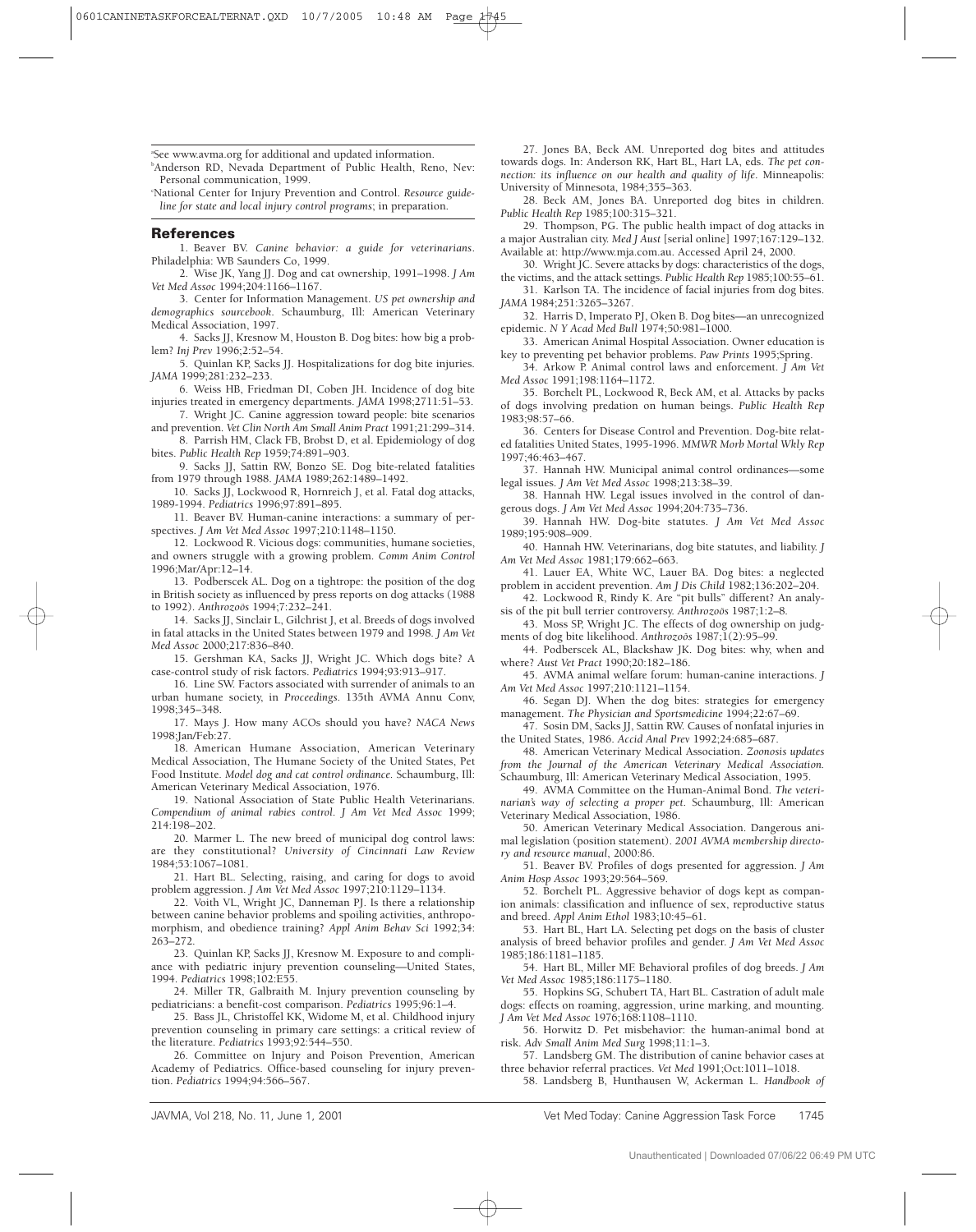*behaviour problems of the dog and cat*. Boston: Butterworth-Heinemann, 1997;129–150.

59. Lund JD, Vestergaard KS. Development of social behaviour in four litters of dogs (*Canis familiaris*). *Acta Vet Scand* 1998;39:183–193.

60. Mathews JR, Lattal KA. A behavioral analysis of dog bites to children. *Dev Behav Ped* 1994;15:44–52.

61. Neilson JC, Eckstein RA, Hart BL. Effects of castration on problem behaviors in male dogs with reference to age and duration of behavior. *J Am Vet Med Assoc* 1997;211:180–182.

62. Netto WJ, Planta DJU. Behavioural testing for aggression in the domestic dog. *Appl Anim Behav Sci* 1997;52:243–263.

63. O'Farrell V, Peachey E. Behavioural effects of ovariohysterectomy on bitches. *J Small Anim Pract* 1990;31:595–598.

64. Overall K. When dogs bite: what you don't know can kill dogs. *DVM Newsmagazine* 1998;Apr:13S–20S.

65. Overall K. *Clinical behavioral medicine for small animals*. St Louis: Mosby, 1997;88–137.

66. Overall KA. Sex and aggression. *Canine Pract* 1996;20:16–18. 67. Overall K. Fearful aggression, anxiety case leads to inten-

sive behavior modification protocol. *DVM Newsmagazine* 1995;May: 6S–10S.

68. Overall KL. Early intervention by owner can help prevent inappropriate play aggression. *DVM Newsmagazine* 1993;26(9):43.

69. Reisner IR, Erb HN, Houpt KA. Risk factors for behaviorrelated euthanasia among dominant-aggressive dogs: 110 cases (1989–1992) *J Am Vet Med Assoc* 1994;205:855–863.

70. Tan JS. Human zoonotic infections transmitted by dogs and cats. *Arch Intern Med* 1997;157:1933–1943.

71. Underman AE. Bite wounds inflicted by dogs and cats. *Vet Clin North Am Small Anim Pract* 1987;17:195–207.

72. Wright JC. Canine aggression: dog bites to people. In: Voith VL, Borchelt PL, eds. *Readings in companion animal behavior.* Trenton, NJ: Veterinary Learning Systems, 1996:240–246.

73. Zoonotic diseases in the immunocompromised: roles of physicians and veterinarians. *Am Assoc Food Hyg Veterinarians News-O-Gram* 1998;Nov/Dec:14–15.

74. American Veterinary Medical Association. *People and animals sharing the world.* Schaumburg, Ill: American Veterinary Medical Association, 1993.

75. Fleisher GR. The management of bite wounds. *N Engl J Med* 1999;340:138–140.

76. Talan DA, Citron DM, Abrahamian FM, et al. Bacteriologic analysis of infected dog and cat bites. *N Engl J Med* 1999;340:85-92.

#### **Appendix 1**

Groups potentially involved in dog bite prevention

A model program for preventing dog bites begins with assembling a local coalition. Wide representation of community views on the coalition helps ensure sufficient input and community acceptance of the program. Key players include:

- $\blacktriangleright$  animal control officials
- 'attorneys, judges
- $\blacktriangleright$  business sector (eg, local business leaders, insurance companies, pet stores)
- 'dog breeders and trainers
- 'educational system (eg, schools, parent-teacher organizations)
- $\blacktriangleright$ health departments and public health associations
- $\blacktriangleright$ humane societies
- $\blacktriangleright$  human healthcare providers and associations (eg, nurses, pediatricians, community health centers, emergency medical service and ambulance companies, health maintenance organizations, hospitals, managed care organizations, medical associations, medical examiners' and coroners' offices, schools of medicine and public health, trauma centers)
- 'kennel clubs, dog clubs, assistance dog organizations
- $\blacktriangleright$ law enforcement agencies
- 'local government officials
- $\blacktriangleright$ media
- ' occupational safety organizations, agencies, and groups (eg, firefighters, meter readers)
- ' veterinary care providers and associations, allied staff, clinics, schools of veterinary medicine and veterinary technology
- ' volunteer nonprofit organizations (eg, boy/girl scouts; various "Y"s; 4-H clubs; chapters of the American Red Cross, Safe Kids, National Safety Council, and National Fire Protection Association; foundations; United Way; and civic groups [Kiwanis, Rotary])
- ' other groups (eg, sports recreation clubs [joggers, bicyclists], automobile clubs, extension offices)

*Continued on next page.*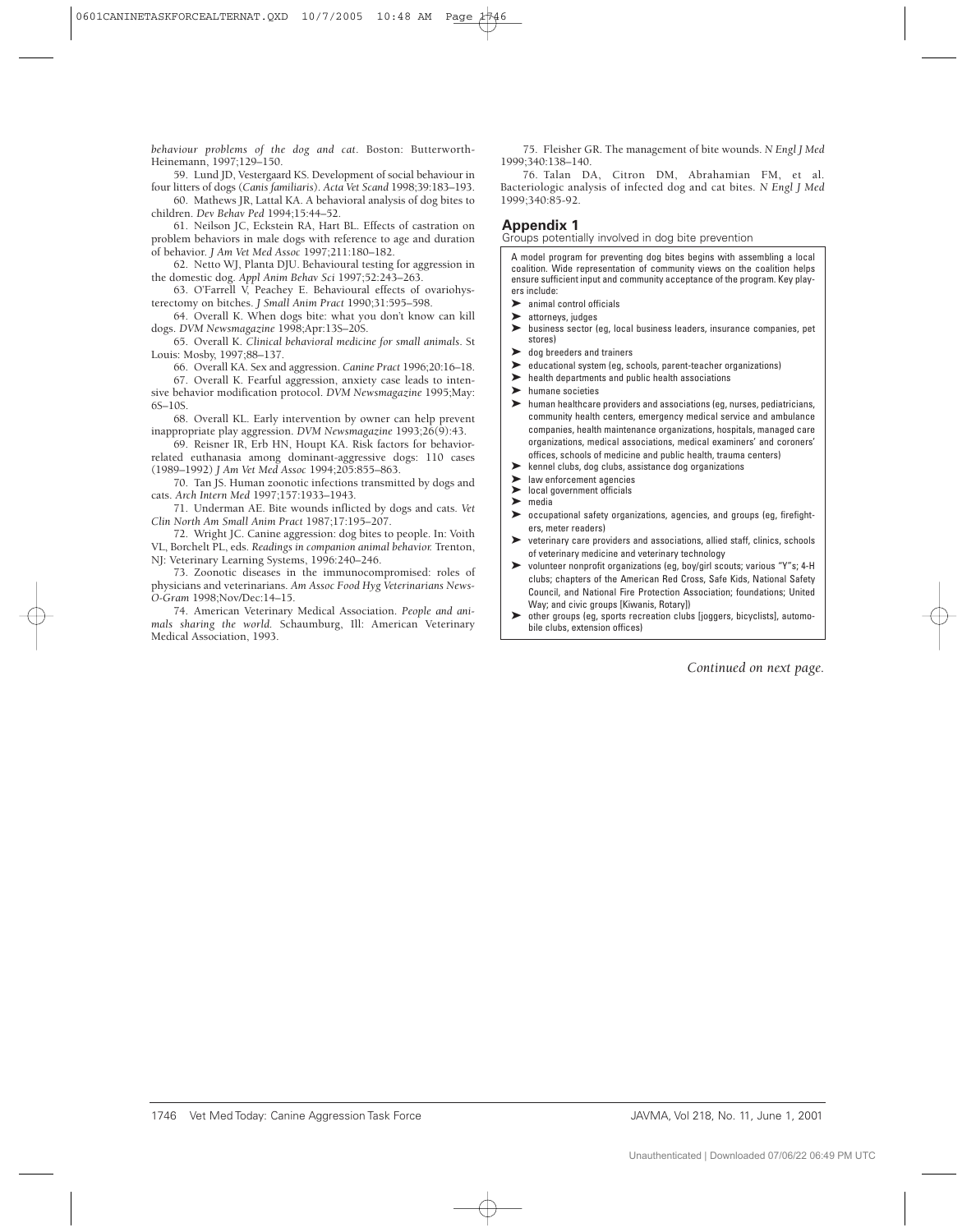## **Appendix 2**

Model dog and cat control ordinance

Originally produced and published jointly by the American Veterinary Medical Association, the American Humane Association, the Humane Society of the United States, and the Pet Food Institute in 1976. Modifications have been made from the original version to reflect updated US Public Laws, current titles of other referenced documents, and present favored terminology and definitions concerning "dangerous" animals.

#### **Section 1. Definitions**

- As used in this ordinance the following terms mean:<br>*Animal*—For the purpose of this ordinance, animal shall mean dog or cat.
- 
- 
- Animal control authority--The person or persons designated to enforce this ordinance.<br>Animal establishment--Any pet shop, grooming shop, animal auction, performing-animal exhibi-<br>ion, kennel or animal shelter, except this 99-198, and 101-624.
- Animal shelter—Facility designated or recognized by the [jurisdiction]\* for the purpose of impounding and caring for animals. At large—A dog or cat shall be deemed to be at large when off the property of the owner and not
- under restraint.
- Humane manner—Care of an animal to include, but not be limited to, adequate heat, ventilation and sanitary shelter, wholesome food and water, consistent with the normal requirements and feedings habits of the animal's size, species, and breed.
- Kennel—An establishment kept for the purpose of breeding, selling, or boarding dogs or cats or
- engaged in training dogs or cats.<br>Licensing authority—The agency or department of [jurisdiction] or any designated representative<br>thereof charged with administering the issuance and/or revocation of permits and licenses<br>un
- Livestock guarding dogs—Dogs kept for the primary purpose of protecting livestock from predatory attacks.
- nery attache.<br>Neutered—Rendered permanently incapable of reproduction.
- Nuisance—A dog or cat shall be considered a nuisance if it: damages, soils, defiles, or defecates on private property other than the owner's or on public walks and recreation areas unless such waste is immediately removed and properly disposed of by the owner; causes unsanitary, "dangerous," or offensive conditions; causes a disturbance by excessive barking or other noise making; or chases vehicles, or molests, attacks, or interferes with persons or other
- domestic animals on public property.<br>*Owner*—A person having the right of property or custody of a dog or cat or who keeps or harbors a dog or cat or knowingly permits a dog or cat to remain on or about any premises occupied by that person.
- Person—Any individual, corporation, partnership, organization, or institution commonly recog-
- nized by law as a unit.<br>*Pet shop—*An establishment engaged in the business of buying or selling, at retail, dogs or cats
- or other animals for profit-making purposes.<br>*Restraint—*A dog or cat shall be considered under restraint if it is within the real property limits of its owner or secured by a leash or lead or under the control of a responsible person.<br>"Dangerous" dog or cat—A dog or cat that without justification attacks a person or domes
- "Dangerous" dog or cat—A dog or cat that without justification attacks a person or domestic ani-mal causing physical injury or death, or behaves in a manner that a reasonable person would believe poses an unjustified imminent threat or serious injury or death to one (1) or more per-sons or domestic animals.

#### **Section 2. Licensing and rabies vaccination**

- a. Except as provided in Section 3, no person shall own, keep, or harbor any dog or cat over four (4) months of age within [jurisdiction] unless such dog or cat is vaccinated and licensed. The provisions of this section do not apply to animals owned by a licensed research facility or held in a veterinary medical facility or government operated or licensed animal shelter.
- b. All dogs and cats shall be vaccinated against rabies by a licensed veterinarian, in accor-dance with the latest "Compendium of Animal Rabies Prevention and Control" authored by the National Association of State Public Health Veterinarians and published annually in the
- Journal of the American Veterinary Medical Association. c. A certificate of vaccination shall be issued to the owner of each animal vaccinated on a form recommended by the Compendium. Each owner shall also receive a durable vaccination tag indicating the year in which it was issued.†
- d. Application for a license must be made within thirty (30) days after obtaining a dog or cat<br>over 4 months of age, except that this requirement will not apply to a nonresident keeping a<br>dog or cat with the [jurisdict
	- Written application for a dog or cat license shall be made to the [licensing authority] and shall include the name and address of the owner and the name, breed, color, age, and sex of the dog or cat. Applicants also shall pay the prescribed licensing fee and provide proof of
- current rabies vaccination. e. The licensing period shall be for ‡ year(s). License renewal may be applied for within sixty (60) days prior to the expiration date. New residents must apply for a license within thirty (30) days of establishing residence.
- f. A license shall be issued after payment of a fee of \$\_\_\_\_ for each unneutered dog or cat and \$\_\_\_\_ for each neutered dog or cat.§ Persons who fail to obtain a license as required with-in the time period specified in this section will be subjected to a delinquent fee of \$\_\_\_\_ .
- g. License fees shall be waived for dogs serving the blind or deaf or government-owned dogs used for law enforcement. All other licensing provisions shall apply.
- h. Upon acceptance of the license application and fee, the [licensing authority] shall issue a<br>durable license tag including an identifying number, year of issuance, city, county, and state.<br>Both rabies and license tags mu worn at all times and are not transferable. [Licensing authority] shall maintain a record of all licenses issued, and such records shall be available to the [animal control authority].

#### **Section 3. Permits**

- No person shall operate an animal establishment without first obtaining a permit in compliance with this section b. The permit period shall begin with the first day of the fiscal year and shall run for one (1) year.
- Renewal applications for permits may be made within sixty (60) days prior to the expiration date. Application for a permit to establish a new breeding animal establishment under the provisions of this ordinance may be made at any time.
- c. Annual permits shall be issued upon payment of the applicable fee:<br>i. For each kennel authorized to house less than six (6) dogs or cats \$ \_\_\_<br>ii. For each kennel authorized to house six (6) but not more than forty-nine (49) dogs or cats
	- iii. For each kennel authorized to house fifty (50) or more dogs and cats  $$$ iv. For each pet shop \$ \_\_\_\_<br>v. For other animal establishments \$ \_\_\_\_
- 
- d. A person who maintains a kennel of six (6) or more dogs or cats for breeding purposes may pay an annual permit fee or may elect to license individual dogs or cats as provided under

Section 2. Every facility regulated by this ordinance shall be considered a separate enterprise, requiring an individual permit. e. Under the provisions of this ordinance, no permit fee shall be required of any animal shelter.

- All other provisions shall apply. Any change in the category under which a permit is issued<br>shall be reported to the [licensing authority] within sixty (60) days, whereupon reclassifica-<br>tion and appropriate adjustment of
- Failure to comply with the provisions of this section is subject to a fine of \$

#### **Section 4. Issuance and revocation of permits and licenses**

- a. The [appropriate authority] may revoke any permit or license if the person holding the per-mit or license refuses or fails to comply with this ordinance, the regulations promulgated by the [appropriate authority] or any other law governing the protection and keeping of animals. b. If an applicant is shown to have withheld or falsified any material information on the appli-
- 
- cation, the [licensing authority] may refuse to issue or may revoke a permit or license.<br>1. It shall be a condition of issuance of any permit for an animal establishment that the [appro-<br>1. priate authority] shall be permi such animals are kept at any reasonable time during normal business hours. Where a per-<br>mit is revoked for any cause, or pending appeal of any such action, the [appropriate author-<br>ity] shall have power of entry on the pre kept. A person denied a permit may not reapply for a period of at least thirty (30) days. Each reapplication shall disclose any previous denial or revocation and shall be accompanied by<br>a \$fee.  $-$  fee.

- 
- **Section 5. Owner responsibility**<br>a. All dogs and cats shall be kept under restraint.<br>b. Every "dangerous" dog or cat, as determined by the [appropriate authority], shall be con-<br> fined by its owner within a buil caged whenever off the premises of its owner.
- c. No dog or cat shall be allowed to cause a nuisance. The owner of every dog or cat shall be held responsible for every behavior of such dog or cat under the provisions of this ordinance.
- d. Failure to comply with the provisions of this section shall be subject to a fine of \$\_\_\_\_\_. e. Dog and cat owners shall ensure that their dog or cat carries identification at all times in the
- form of microchip, tag, or other means to allow easy determination of the owners. Livestock guarding dogs shall be exempt from nuisance regulations when performing duties protecting livestock on premises owned or controlled by the owner.

#### **Section 6. Impoundment**

- a. Any dog or cat found running at large shall be impounded by the [animal control authority] in an animal shelter and confined in a humane manner. Immediately upon impounding a dog or cat, the [animal control authority] shall make every reasonable effort to notify the owner and inform such owner of the conditions whereby custody of the animal may be regained. Dogs and cats not claimed by their owners within a period of [five (5) full days]¶ in which the shelter is open to the public shall become the property of the [jurisdiction].
- b. When a dog or cat is found running at large and its ownership is verified by the [animal control authority], the authority may exercise the option of serving the owner with a notice of violation in lieu of impounding the animal.
- c. In the event that the [appropriate authority] finds dogs or cats to be suffering, it shall have the right forthwith to remove or cause to have removed any such animals to a safe place for care at the owner's expense or to euthanatize them when necessary to prevent further suffering. Return to the owner may be withheld until the owner shall have made full payment for all expenses so incurred.
- d. Disposal of an animal by any method specified here in does not relieve the owner of liability for violations and any accrued charges.

## **Section 7. Redemption**

- Any animal impounded may be redeemed by the owner thereof within five (5) days upon payment of an impoundment fee of \$\_\_\_\_, provided that if any such animal has been previous-<br>ly impounded, the impoundment fee shall be \$\_\_\_\_. Payment of impoundment fees is not<br>considered to be in lieu of any fine, penalty, o
- b. Any animal confined for rabies quarantine, evidence, or other purpose may be redeemed by
- the owner thereof upon payment of a fee of \$\_\_\_\_ . c. No animal required to be licensed or vaccinated under this ordinance may be redeemed until provisions for such licensing have been fulfilled.

#### **Section 8. Adoption**

An adoption fee of \$\_\_\_\_ shall be assessed at the time of adoption. No dog or cat shall be released for adoption as a pet without being neutered or without a written agreement from the adopter guaranteeing that the animal will be neutered. Vaccination fees, licensing fees, and veterinary costs may be assessed above and beyond the adoption fee.

#### **Section 9. Interference**

No person shall interfere with, hinder, or molest any agent of the [animal control authority] in the performance of any duty as herein provided.<br>Any person violating this section shall be deemed guilty of a misdemeanor and shall be subject to<br>a fine of not less than \$\_\_\_\_ or more than \$\_\_\_\_ .

**Section 10. Repeals (conflicting ordinances)** All other ordinances of the [jurisdiction] that are in conflict with this ordinance are hereby repealed to the extent of such conflict.

#### **Section 11. Severability**

If any part of this ordinance shall be held invalid, such part shall be deemed severable and the invalidity thereof shall not affect the remaining parts of this ordinance.

#### **Section 12. Applicability**

This ordinance shall be in full force and effect upon the expiration of days after its passage and publication.

**Section 13. Safety clause**<br>The [jurisdiction] hereby finds, determines, and declares that this ordinance is necessary for the<br>immediate preservation of the public health, safety, and welfare of the [jurisdiction] and the itants thereof.

\*For all occurrences of [ ], communities should insert their applicable agency. †The organizations developing this model ordinance recommended that licensing tags show, in addition to the license number, the city or county and state in which the animal is registered. This helps to alleviate the problem of an animal being left unidentified or unclaimed because it has been transported from one state to another and has no reference to the issuing city or county on the license tag. ‡Where blanks are found without insertions, communities should insert applicable fees or conditions. \$Differential license fees for neutered animals serve as an incentive for responsible pet ownership.<br>IIBreakaway collars are recommended when tags are affixed to collars worn by cats. ¶It is recog-<br>nized that holding perio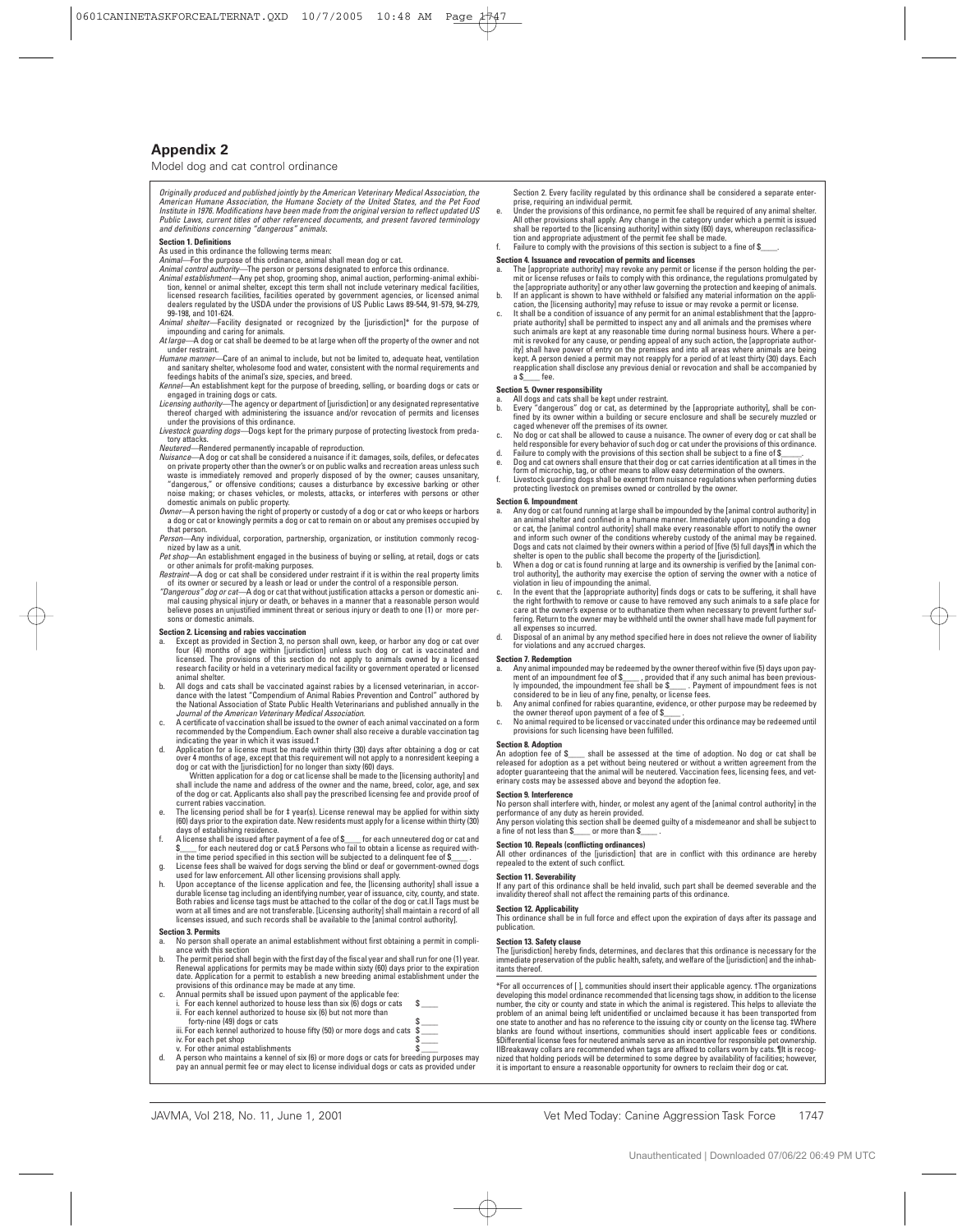## **Appendix 3**

Recommended data elements for reports of dog bites

| Data element<br><b>Comment</b>                                                                                                                                                                                                                                                                                                                                                                                                                                                                                                                                                                                                                                                                                                                                                                                                                                                                                                                                                                                                                                                                                                                                                                                                     | Data element                                                                                                                                                                                                                                                                                                                                                                                                                                                                                                                                                                                   | <b>Comment</b>                                                                                                                                                                                                                                                                                                                                                                                                                                                                                                                                      |
|------------------------------------------------------------------------------------------------------------------------------------------------------------------------------------------------------------------------------------------------------------------------------------------------------------------------------------------------------------------------------------------------------------------------------------------------------------------------------------------------------------------------------------------------------------------------------------------------------------------------------------------------------------------------------------------------------------------------------------------------------------------------------------------------------------------------------------------------------------------------------------------------------------------------------------------------------------------------------------------------------------------------------------------------------------------------------------------------------------------------------------------------------------------------------------------------------------------------------------|------------------------------------------------------------------------------------------------------------------------------------------------------------------------------------------------------------------------------------------------------------------------------------------------------------------------------------------------------------------------------------------------------------------------------------------------------------------------------------------------------------------------------------------------------------------------------------------------|-----------------------------------------------------------------------------------------------------------------------------------------------------------------------------------------------------------------------------------------------------------------------------------------------------------------------------------------------------------------------------------------------------------------------------------------------------------------------------------------------------------------------------------------------------|
| Notifications of dog attacks on humans A card or telephone report to be<br>submitted by those providing<br>care to the human victim<br>Name of victim<br>Address of victim<br>Telephone (home and work)<br>Parent contact information<br>(if a minor)<br>Incident date and time<br>Reported to whom<br>Date and time of report<br>Notifications of dog attacks on animals  A card or telephone report to be<br>submitted by those providing<br>care to the animal victim<br>Owner of victim<br>Type of victim<br>Address of owner<br>Telephone (home and work)<br>Incident date and time<br>Name and address of owner<br>or custodian of attacking dog<br>Reported to whom<br>Date and time of report<br>For animal control investigations<br>Agency information<br>Case number<br>Report date and time<br>Incident date and time<br>Who reported the case<br>Report received by<br>Location of incident<br>Victim information<br>Name<br>Breed (if animal)<br>Age and date of birth<br>Sex<br><b>Address</b><br>Telephone (home and work)<br>Parent contact information (if minor)<br>Rabies immunization status (if animal)<br>Owner information<br>Name<br>Age and date of birth<br>Sex<br>Address<br>Telephone (home and work) | Dog information<br>Name<br>Sex<br>Age<br>Weight<br>Reproductive status<br>Name of veterinarian<br>Rabies vaccination date<br>Rabies tag number<br>License number<br>Microchip number<br>at time of bite<br><b>Prior incidents</b><br>Obedience training<br>Circumstances of the bite<br>Victim account<br>Owner's account<br>Witness account<br>(contact information)<br>Injury information<br>Location of injury<br>Nature of injury<br>Severity of injury<br>Animal disposition<br><b>Quarantine location</b><br>Date of quarantine<br>Date to be released<br>Quarantined by<br>Euthanatized | (eq. owner report, animal control<br>officer, law enforcement officer).<br>This is important if breed data are<br>to be interpreted.<br>Degree of confinement  Identifying different forms of<br>confinement (eq. chaining,<br>tethering, electronic fence) is<br>important if risk associated with<br>these practices is to be assessed.<br>Number of dogs involved  Attacks by multiple dogs may<br>account for 20 to 30% of incidents.<br>Forms for these animals could be<br>given case numbers with a special<br>designation (eg, 123A, 123B). |

*Continued on next page.*